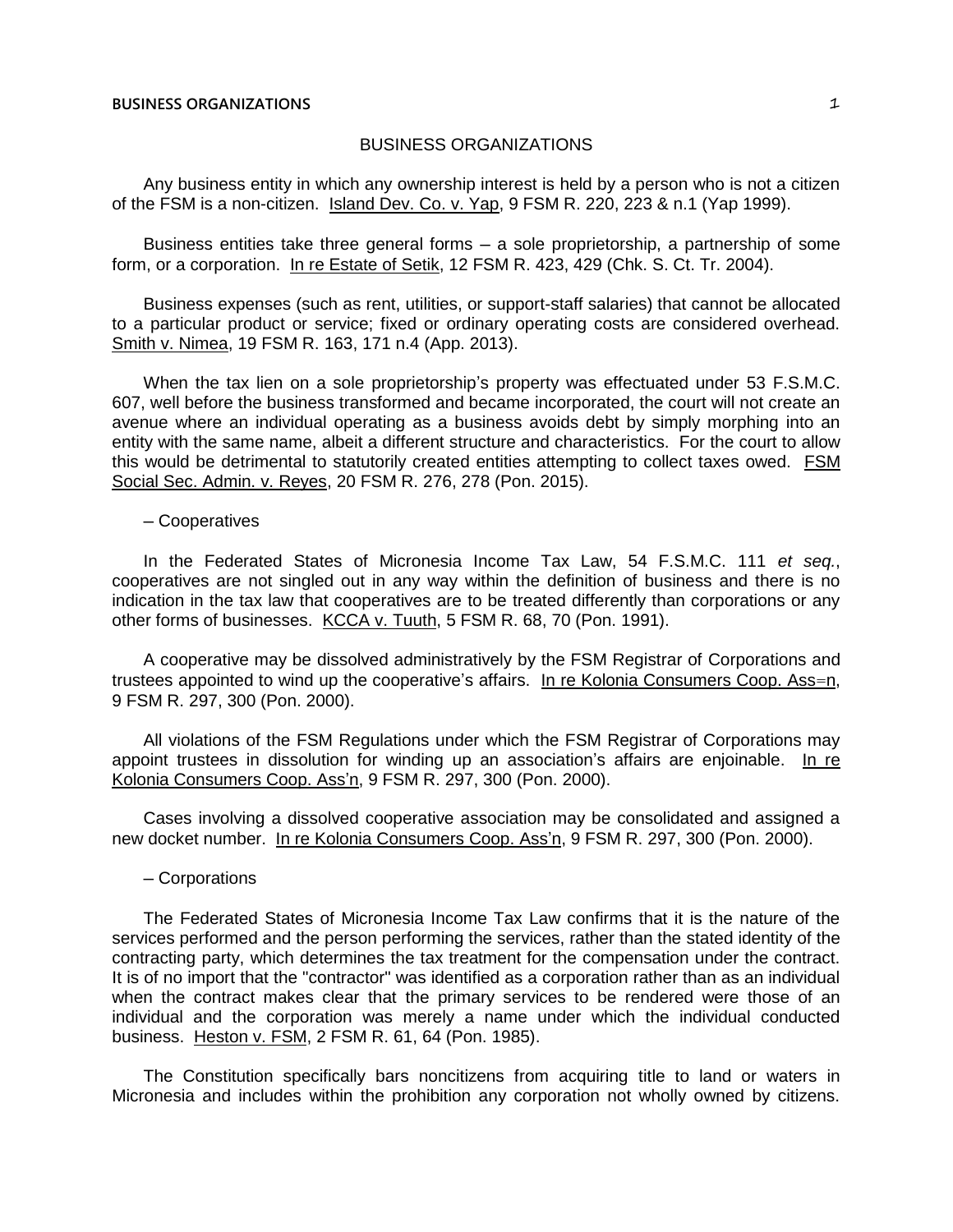Federated Shipping Co. v. Ponape Transfer & Storage (III), 3 FSM R. 256, 259 (Pon. 1987).

Noncitizen corporations are those which are not wholly owned by Federated States of Micronesia citizens. Federated Shipping Co. v. Ponape Transfer & Storage (III), 3 FSM R. 256, 259 (Pon. 1987).

For purposes of diversity jurisdiction under article XI, section 6(b) of the Constitution, a corporation is considered a foreign citizen when any of its shareholders are not citizens of the Federated States of Micronesia. Federated Shipping Co. v. Ponape Transfer & Storage (III), 3 FSM R. 256, 260 (Pon. 1987).

The Trust Territory of the Pacific Islands, which still exists and has governmental powers in the Republic of Palau, is now "foreign" to the Federated States of Micronesia and a corporation organized under the laws of the Trust Territory may itself be regarded as foreign for purposes of diversity of citizenship jurisdiction. U Corp. v. Salik, 3 FSM R. 389, 392 (Pon. 1988).

Power to regulate the incorporation and operation of corporations falls within the constitutional power of the national government to regulate foreign and interstate commerce. Mid-Pac Constr. Co. v. Senda, 4 FSM R. 376, 380 (Pon. 1990).

The Corporations, Partnership and Agency regulations were adopted pursuant to, and affect the reach of, the Trust Territory statute regulating corporations and, since those statutory provisions are part of FSM national law by virtue of the Transition Clause of the FSM Constitution, the regulations too must retain their effect until they are amended or repealed pursuant to FSM law. Mid-Pac Constr. Co. v. Senda, 4 FSM R. 376, 381 (Pon. 1990).

The determination of whether stockholders and directors should be protected at the expense of the general public and the employees of the corporation is a policy choice of the kind that legislatures are better equipped than courts to make. Mid-Pac Constr. Co. v. Senda, 4 FSM R. 376, 385 (Pon. 1990).

The de facto doctrine, which is employed by courts to treat a business as a corporation even though it has not met all legal requirements for incorporation, is of no relevance to the regulatory prohibition against the corporation engaging in business until the corporation meets minimum capital requirements. Mid-Pac Constr. Co. v. Senda, 4 FSM R. 376, 385 (Pon. 1990).

Regulations prescribed by the registrar of corporations have "the force and effect of law." KCCA v. FSM, 5 FSM R. 375, 377 (App. 1992).

A corporation is a person who may recover damages for violation of its civil rights when it is deprived of its property interests, such as contract rights, without due process of law. Ponape Constr. Co. v. Pohnpei, 6 FSM R. 114, 127-28 (Pon. 1993).

The Corporation, Partnership and Association Regulations incorporated by 37 TTC 52 (1980) remain in effect as FSM national law by virtue of the Transition Clause, FSM Const. art. XV, ' 1, until they are amended or repealed by Congress. Mid-Pacific Constr. Co. v. Semes (II), 6 FSM R. 180, 187 (Pon. 1993).

Corporate regulation is governed by national law unless or until the states undertake to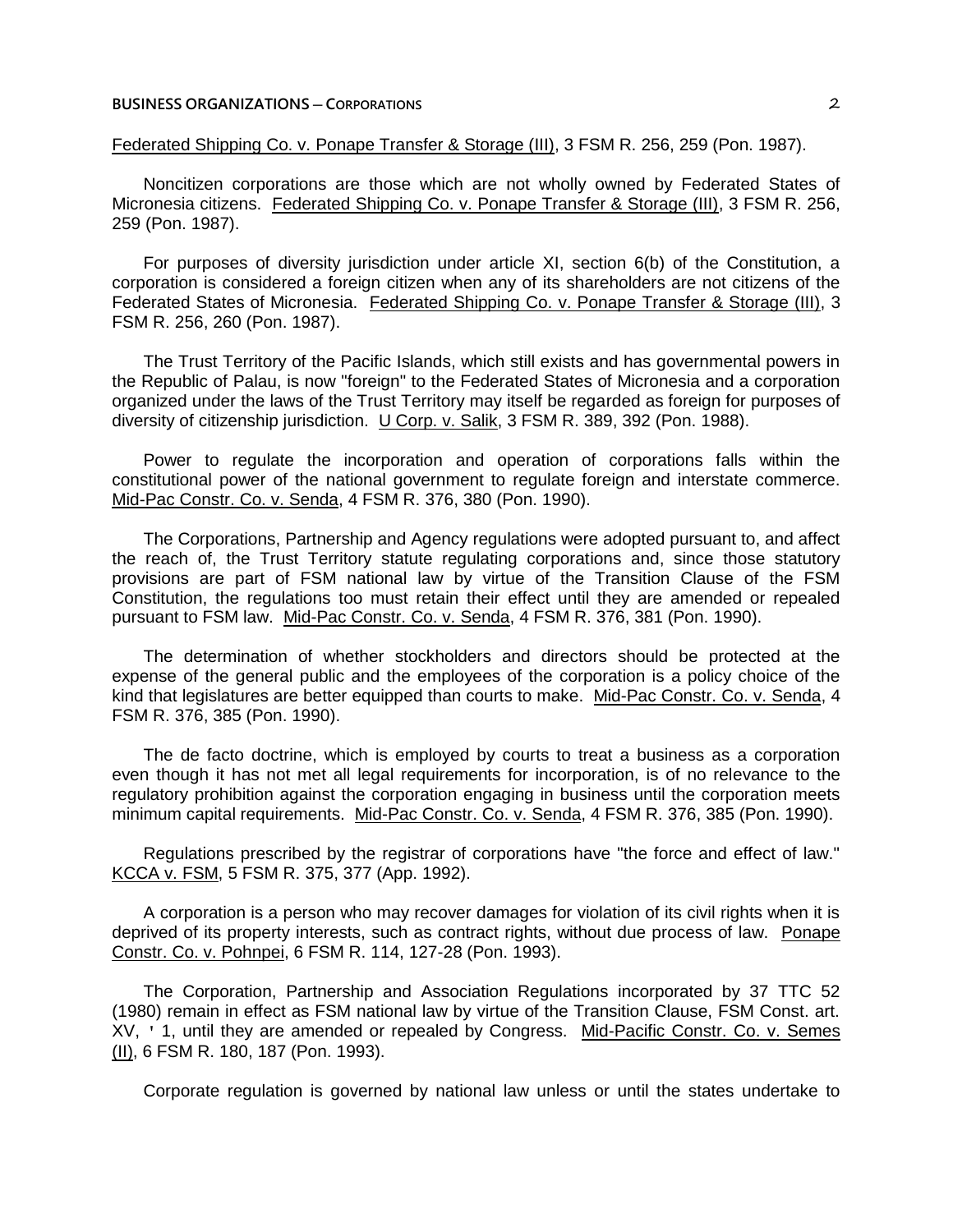establish corporate codes of their own. Mid-Pacific Constr. Co. v. Semes, 7 FSM R. 102, 105 (Pon. 1995).

A sole proprietorship differs from a corporation. It does not have the advantages of a corporation, such as a corporation's separate capacity to hold property, to contract, to sue and be sued, and to act as a distinct legal entity. A sole proprietor does not have the protection of the corporate veil by which the corporation's owners, the shareholders, are exempt from liability for the corporation's acts. A sole proprietorship has no legal existence separate from that of its owner. Its acts and liabilities are those of its owner. Its owner's acts and liabilities are those of the sole proprietorship. FSM v. Webster George & Co., 7 FSM R. 437, 441 (Kos. 1996).

A corporation that has any foreign ownership at all is a noncitizen of the FSM for diversity purposes. Island Dev. Co. v. Yap, 9 FSM R. 220, 223 (Yap 1999).

Corporations of necessity must always act by their agents. Kosrae v. Worswick, 10 FSM R. 288, 292 (Kos. 2001).

A corporation's president's statement that he bought the barge made eight years after the event and which accurately describes his activity on the corporation's behalf is insufficient to create an issue of material fact precluding summary judgment in his favor when it is consistent with his acting on the corporation's behalf and when the evidence shows that neither he nor the corporation ever took interest in the barge because the purchase was canceled. Kosrae v. Worswick, 10 FSM R. 288, 292 (Kos. 2001).

If a corporation's consent to counsel's dual representation of it and of its official is required by Rule 1.7, the consent must be given by an appropriate official of the organization other than the individual who is to be represented, or by the shareholders. There is no requirement that all directors of the corporation must consent. An acting general manager's consent on the corporation's behalf is sufficient. Nix v. Etscheit, 10 FSM R. 391, 397 (Pon. 2001).

When a legal organization (such as a corporation) is a client, the general rule is that a lawyer employed or retained by an organization represents the organization acting through its duly authorized constituents. Nix v. Etscheit, 10 FSM R. 391, 397 (Pon. 2001).

An attorney may under certain circumstances represent a corporation at the same time as a director or officer of that corporation if the organization's consent is given by an appropriate official of the organization other than the individual who is to be represented, or by the shareholders. Nix v. Etscheit, 10 FSM R. 391, 397-98 (Pon. 2001).

Under generally prevailing law, a corporation's shareholders or members may bring suit to compel the directors to perform their legal obligations in the supervision of the organization. Such an action may be brought nominally by the organization, but usually is, in fact, a legal controversy over the corporation's management. Nix v. Etscheit, 10 FSM R. 391, 398 (Pon. 2001).

Most derivative actions are a normal incident of an organization's affairs, to be defended by the organization's lawyer like any other suit, but if the claim involves serious charges of wrongdoing by those in control of the organization, a conflict may arise between the lawyer's duty to the organization and the lawyer's relationship with the board of directors. In those circumstances, Rule 1.7 governs who should represent the directors and the organization. Nix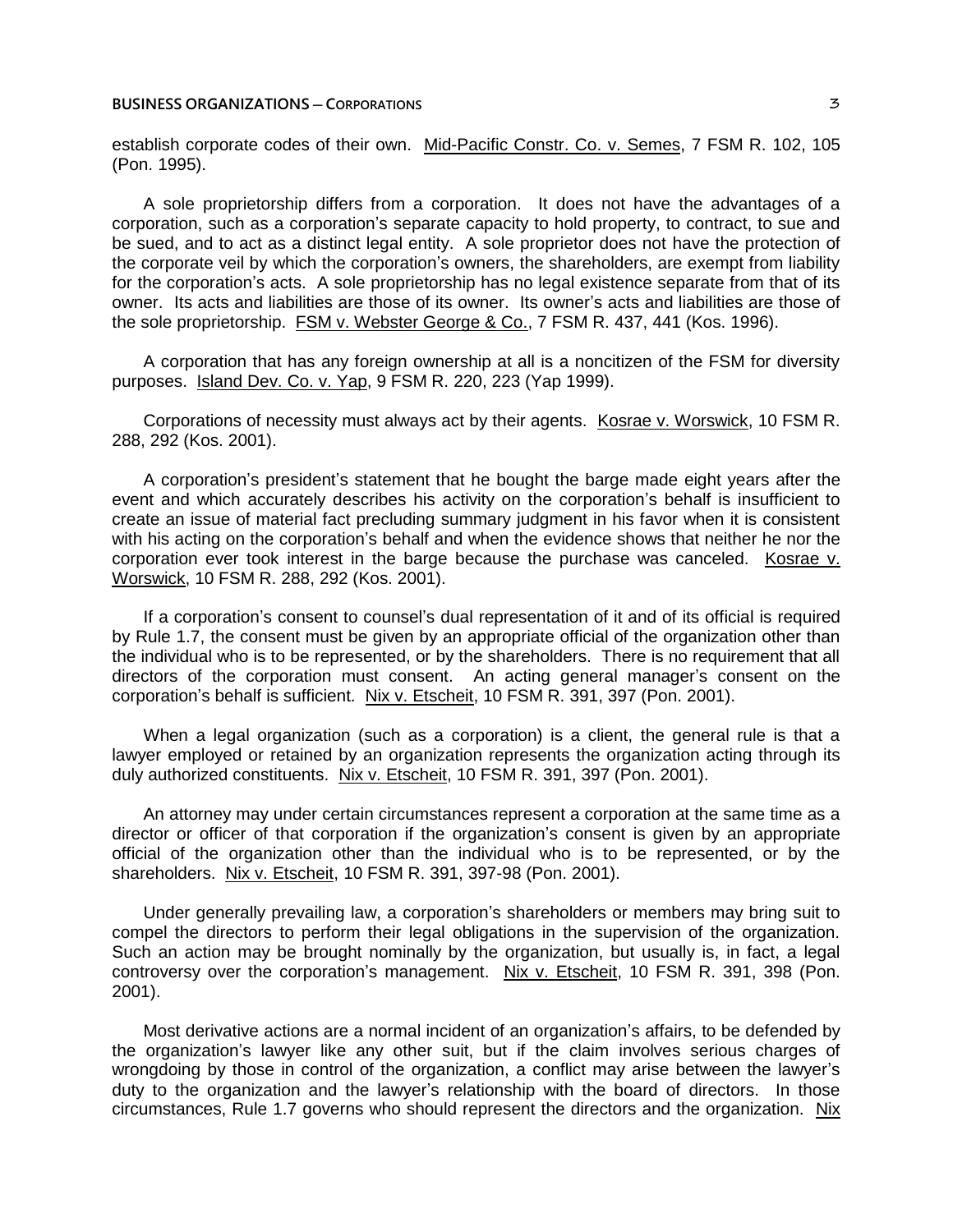v. Etscheit, 10 FSM R. 391, 398 (Pon. 2001).

When there are claims of serious misconduct leveled at the plaintiffs, who are corporate directors, and there are no misconduct claims against a defendant director, there is no conflict with the same attorneys representing the defendant director and the co-defendant corporations. Nix v. Etscheit, 10 FSM R. 391, 398 (Pon. 2001).

When the statutory provisions intend and ensure that an entity is run as a corporation with its own management and employees, and not as a Kosrae state government agency and when, although the state government remains its sole shareholder, the state government does not assume its debts, does not own its assets, and has no control over its day to day operations, it is not a "state actor," and its termination of an employee is therefore not a "state action." Livaie v. Micronesia Petroleum Co., 10 FSM R. 659, 666-67 (Kos. S. Ct. Tr. 2002).

A clan or lineage in some respects functions as a corporation — it is, or can be, composed of many members, but is considered a single legal entity, capable of owning land, suing and being sued, and performing other acts, and which must necessarily act through its representatives. In this respect a corporation and a clan or lineage are analogous. Marcus v. Truk Trading Corp., 11 FSM R. 152, 161 (Chk. 2002).

The designation "d/b/a" means "doing business as" but is merely descriptive of the person or corporation who does business under some other name. Doing business under another name does not create an entity distinct from the person operating the business. The individual who does business as a sole proprietor under one or several names remains one person, personally liable for all his obligations. So also with a corporation which uses more than one name. Jackson v. Pacific Pattern, Inc., 12 FSM R. 18, 20 (Pon. 2003).

That a corporation is insolvent does not mean that it lacks the capacity to sue or be sued. Goyo Corp. v. Christian, 12 FSM R. 140, 147 (Pon. 2003).

When a corporation and its predecessor sole proprietorship are identical as a practical matter because the business remained essentially unchanged as a result of incorporation, both the predecessor sole proprietorship and the successor corporation are jointly and severally liable for the sole proprietorship's debt. Adams v. Island Homes Constr., Inc., 12 FSM R. 234, 239 (Pon. 2003).

A corporation is an artificial person created by law as the representative of persons who contribute to or become holders of shares in the property entrusted to it for a common purpose. In re Estate of Setik, 12 FSM R. 423, 429 (Chk. S. Ct. Tr. 2004).

That a business venture is a partnership of some form, rather than a corporation, is indicated when there is no evidence which would imply or prove the creation of a corporate entity – no evidence of a board of directors, of registration with a government as a corporation, of officers, or by-laws which — would indicate a corporate existence. In re Estate of Setik, 12 FSM R. 423, 429 (Chk. S. Ct. Tr. 2004).

If a business enterprise is a corporation, it is a different person than the owner himself. A corporation is an artificial person created by law as the representative of persons who contribute to or become holders of shares in it. Albatross Trading Co. v. Aizawa, 13 FSM R. 380, 382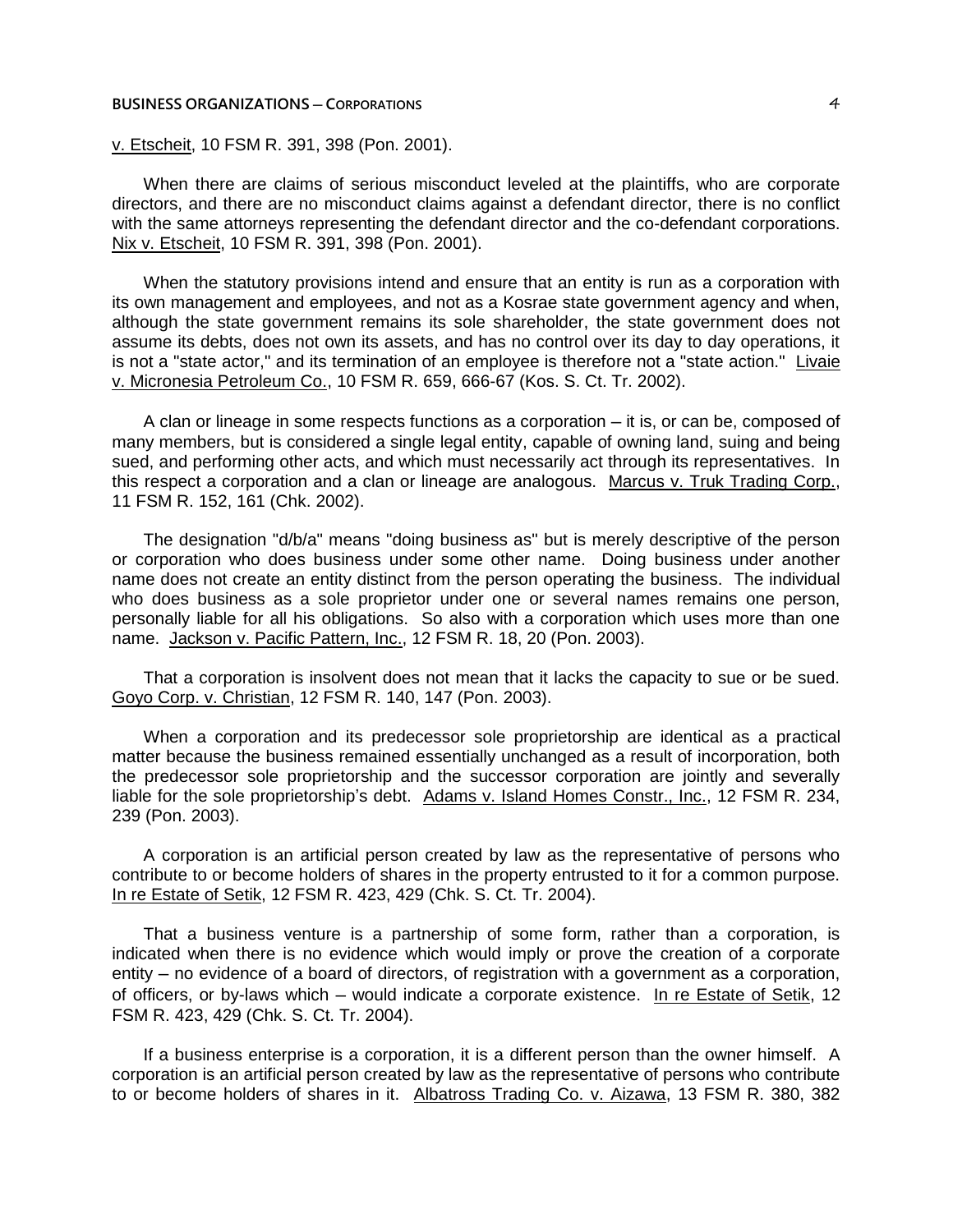# (Chk. 2005).

The Pohnpei Business Corporation Act of 1994 provides an avenue of relief for a dissenting minority shareholder in certain situations whereby the dissenting shareholders can demand that the corporation pay them the fair value of their shares, and that they shall then cease to have any interest in the corporation. McVey v. Etscheit, 13 FSM R. 473, 476 (Pon. 2005).

A corporation has the capacity to sue and be sued in its own name. Carlos Etscheit Soap Co. v. Do It Best Hardware, 14 FSM R. 152, 158 (Pon. 2006).

A contention that a corporation does not have the proper foreign investment permit to allow it to do the type of business that the movants suppose it would conduct, may be a defense that the movants can raise in an answer, but it is not a ground for dismissal at the pre-answer stage on the contention that the corporation lacked legal capacity. Only if it lacked the power to sue and be sued could its complaint be dismissed at this stage for the lack of legal capacity. Carlos Etscheit Soap Co. v. Do It Best Hardware, 14 FSM R. 152, 158 (Pon. 2006).

A corporation is a juridical, or artificial person with a perpetual existence until properly dissolved and as such is sued *in personam*. People of Gilman ex rel. Tamagken v. M/V Easternline I, 17 FSM R. 81, 84 (Yap 2010).

A corporation is a juridical person separate from its owner. Carlos Etscheit Soap Co. v. McVey, 17 FSM R. 102, 112 (Pon. 2010).

A d/b/a is not a party because a d/b/a is just another name under which a person operates a business or by which the person or business is known. A corporation, however, is a juridical person separate from its owner and would therefore be a separate party. Helgenberger v. Mai Xiong Pacific Int'l, Inc., 17 FSM R. 326, 329 n.1 (Pon. 2011).

A corporation, a juridical person, must act through a natural person. Helgenberger v. Mai Xiong Pacific Int'l, Inc., 17 FSM R. 326, 331 (Pon. 2011).

A corporation is not a d/b/a, even if it is wholly owned by one person. It is an artificial, juridical person separate from its owner and is therefore a different person and thus a separate party. FSM Telecomm. Corp. v. Helgenberger, 17 FSM R. 407, 410 (Pon. 2011).

A corporation is not a human being but a creature created by the government and subject to its regulation and control, including the rule that in court proceedings a corporation must be represented by a licensed attorney. FSM Telecomm. Corp. v. Helgenberger, 17 FSM R. 407, 410 (Pon. 2011).

Just as natural persons, appearing pro se, are not permitted to act as "attorneys" and represent other natural persons, by the same token, non-attorney agents are not allowed to represent corporations in litigation, for a wholly unintended exception to the rules against unauthorized practice of law would otherwise result. FSM Telecomm. Corp. v. Helgenberger, 17 FSM R. 407, 411 (Pon. 2011).

A corporation obviously cannot appear pro se and represent itself since it is not a natural person and it cannot physically appear in court or draft pleadings or the like. Someone must appear for the corporation. Corporations of necessity must always act through their agents. In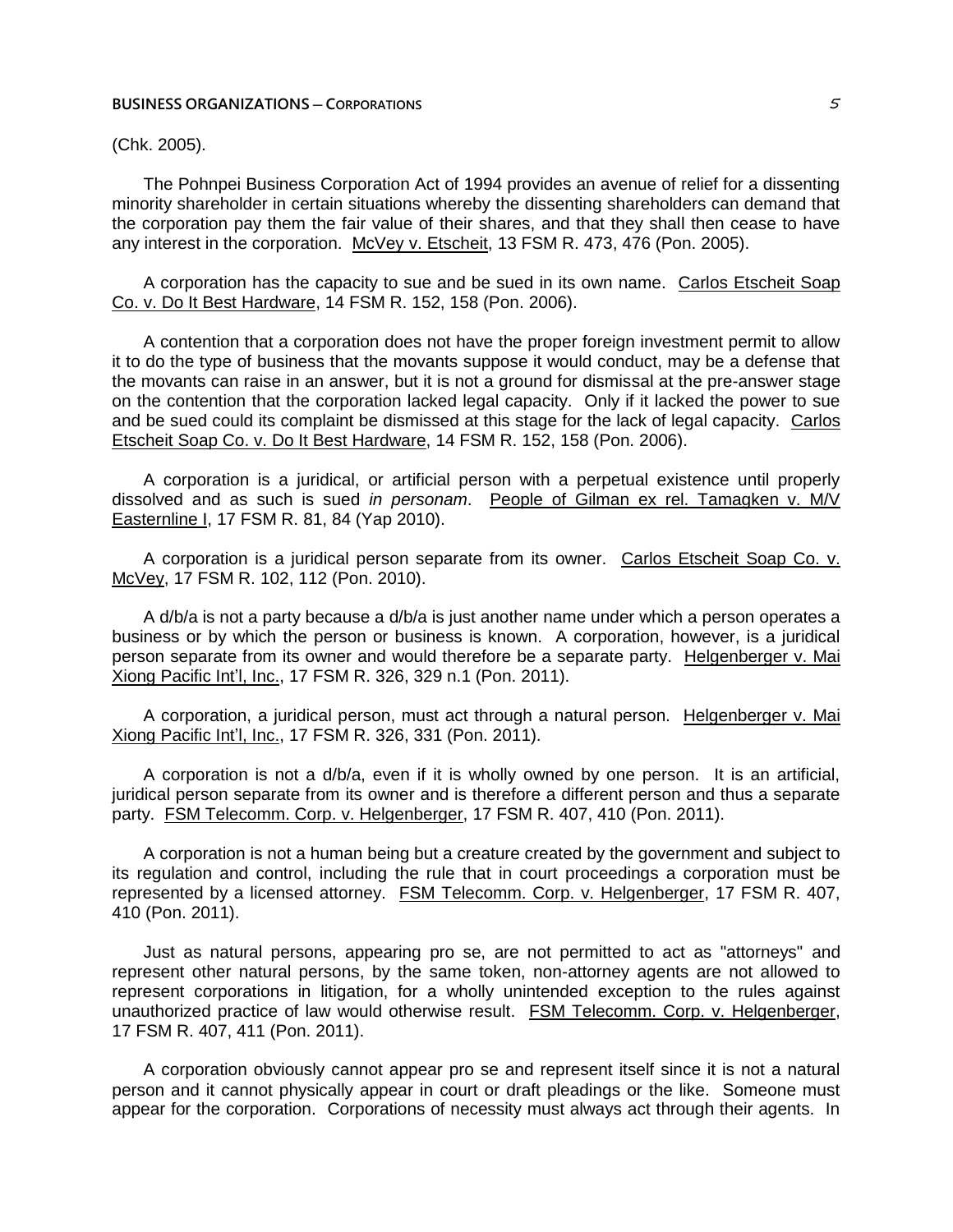a court case, that someone would ordinarily be an attorney admitted to appear before the court. FSM Telecomm. Corp. v. Helgenberger, 17 FSM R. 407, 411 (Pon. 2011).

The widely-recognized general rule is that a corporation can only appear through an attorney and that a corporation may not represent itself through nonlawyer employees, officers, or shareholders. FSM Telecomm. Corp. v. Helgenberger, 17 FSM R. 407, 411 (Pon. 2011).

When a business accepts the advantages of incorporation, it must also bear the burdens, including the need to hire counsel to sue or defend in court. Corporations are required to appear through attorneys because a corporation is a hydra-headed entity and its shareholders are insulated from personal responsibility. There must therefore be a designated spokesman accountable to the court. FSM Telecomm. Corp. v. Helgenberger, 17 FSM R. 407, 411 (Pon. 2011).

Unlike lay agents of corporations, attorneys are subject to professional rules of conduct and are amenable to disciplinary action by the courts for violations of ethical standards. Therefore, attorneys, being fully accountable to the courts, are properly designated to act as the representatives of corporations. FSM Telecomm. Corp. v. Helgenberger, 17 FSM R. 407, 411 (Pon. 2011).

A corporation cannot appear in the FSM Supreme Court and represent itself either "pro se" or by its nonlawyer officers or employees. It can only appear through an attorney licensed to practice law. FSM Telecomm. Corp. v. Helgenberger, 17 FSM R. 407, 411 (Pon. 2011).

Often when a shareholder files a derivative action against a corporation, the corporation's regular attorney may defend it as he would an other suit. But when a corporation does not have a regular corporate counsel and neither the plaintiff nor a defendant corporation control the majority of the corporation's shares (each owning 50%) and because they are adverse to each other, neither the plaintiff nor the defendant should choose and hire an attorney to represent that corporation since its corporate interests would likely differ from those of both of its two shareholders. FSM Telecomm. Corp. v. Helgenberger, 17 FSM R. 407, 412 (Pon. 2011).

An attorney that represents a corporation represents the organization itself, and does not represent the organization's constituents such as its shareholders or its officers. FSM Telecomm. Corp. v. Helgenberger, 17 FSM R. 407, 412 (Pon. 2011).

It is extremely rare that the court will assign counsel in a civil case. It may be worth a try when the plaintiff and an adverse defendant each own 50% of a corporation that needs representation. FSM Telecomm. Corp. v. Helgenberger, 17 FSM R. 407, 412 (Pon. 2011).

A corporation is a juridical person distinct from its owner while a trade name under which a person conducts business is a person's personal property. Saimon v. Wainit, 18 FSM R. 211, 215 (Chk. 2012).

Since a corporation can only be represented by counsel, any possibility that a corporation could proceed pro se is precluded. FSM Dev. Bank v. Tropical Waters Kosrae, Inc., 18 FSM R. 569, 572 (Kos. 2013).

Since a corporation's directors have a duty to act in the corporation's best interest and when, regardless of whether the judgment existed, the corporation had debts that greatly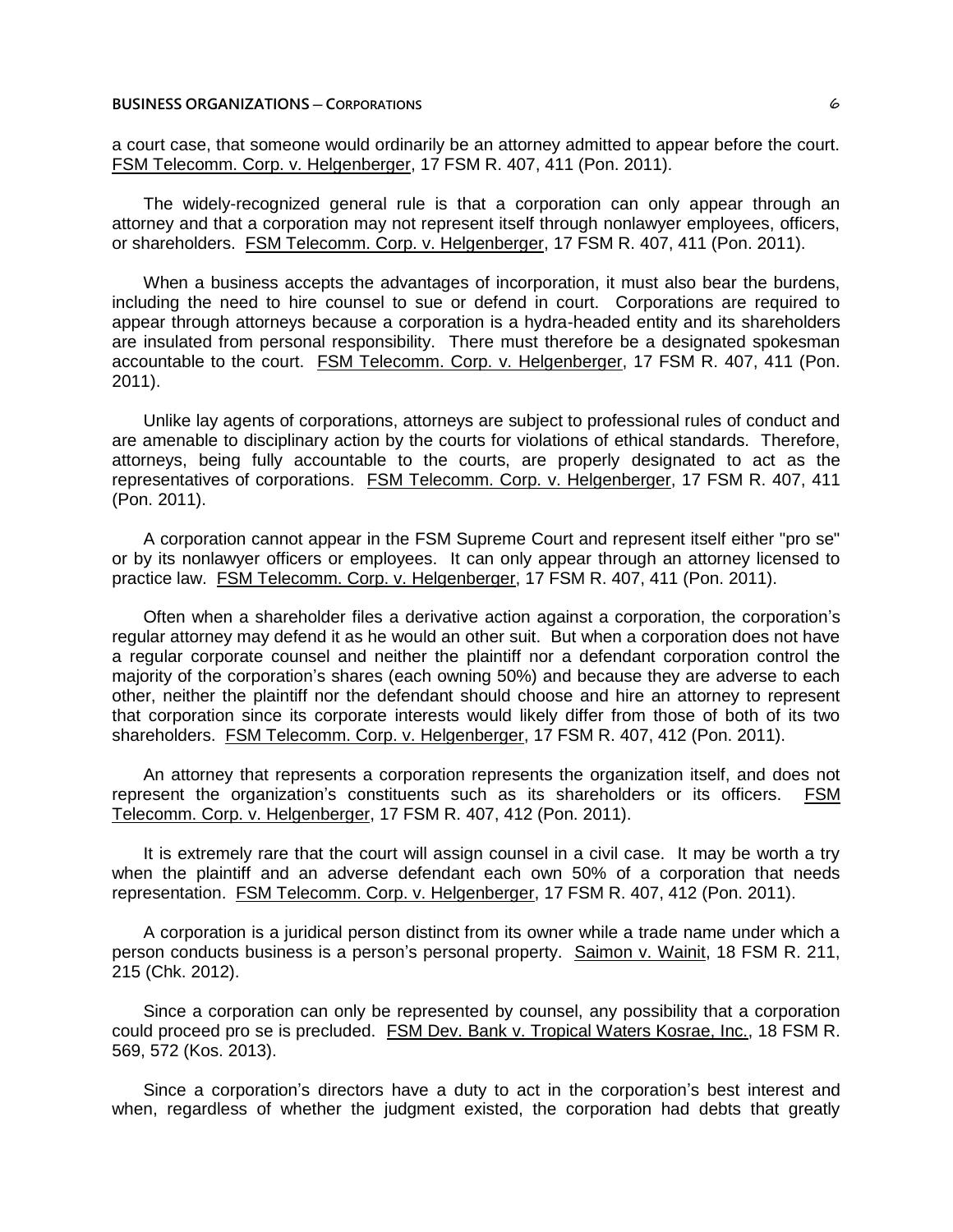exceeded its assets and it was unable to pay those debts as they became due, bankruptcy was probably in the corporation's best interest, and the court cannot give any weight to the argument that this meant that the directors had accepted the judgment when they directed the corporation to seek bankruptcy protection. FSM Dev. Bank v. Ehsa, 18 FSM R. 608, 613 (Pon. 2013).

Even if it is wholly owned by one person, a corporation is not and cannot be a d/b/a because a corporation is an artificial, juridical person separate from its owner(s) and is thus a separate party. Smith v. Nimea, 19 FSM R. 163, 173 (App. 2013).

Pohnpei statutory law prohibits corporations from lending money to the corporation's directors or employees without shareholder authorization given only if the board of directors decides that such loan or assistance may benefit the corporation. FSM Telecomm. Corp. v. Helgenberger, 19 FSM R. 236, 242 (Pon. 2014).

A parent corporation named as a defendant on the theory that it was liable for the conduct of the board members and executive director of its subsidiary corporation, will be dismissed when there is no evidence that it is the alter ego of the parent corporation and when there is no evidence (or even allegation) that it is a shell corporation with no assets and that therefore there is a need to pierce the corporate veil in order to obtain any relief. George v. Palsis, 19 FSM R. 558, 570 (Kos. 2014).

A corporation is an artificial person created by law, as the representative of persons who contribute to or become holders of shares in it. FSM Dev. Bank v. Christopher Corp., 20 FSM R. 98, 103 (Chk. 2015).

The defendants' transfer of assets from their partnership into a corporation, implies the corporation's assumption of the preexisting debt accrued by the prior family partnership, just as when a corporation and its predecessor sole proprietorship were, as a practical matter, identical since the business remained essentially unchanged as a result of incorporation, and both the predecessor and successor corporation were jointly and severally liable with respect to the debt incurred by the former. FSM Dev. Bank v. Christopher Corp., 20 FSM R. 98, 103 (Chk. 2015).

A corporation, by having accepted the benefit of the contract, may be estopped to deny an officer's authority to act on its behalf. FSM Dev. Bank v. Christopher Corp., 20 FSM R. 98, 104 (Chk. 2015).

A corporation's citizenship, for diversity purposes, is the citizenship of its shareholders and only minimal diversity need exist. Ehsa v. FSM Dev. Bank, 20 FSM R. 498, 516 (App. 2016).

A corporation's citizenship, for diversity purposes, is the citizenship of its shareholders and only minimal diversity need exist. Setik v. Perman, 21 FSM R. 31, 36 (Pon. 2016).

Although a corporation may appear only through licensed counsel, there is no requirement that such licensed attorney must not be an employee of the corporation that he or she represents. The licensed attorney may be an employee of the corporation. Helgenberger v. Ramp & Mida Law Firm, 21 FSM R. 445, 451 (Pon. 2018).

Title 54, chapter 3, the Corporate Income Tax Act of 2004, is the FSM's tax regime for major corporations, which are defined as those corporations that are not principally engaged in business in the Federated States of Micronesia as a bank, that were formed after January 1,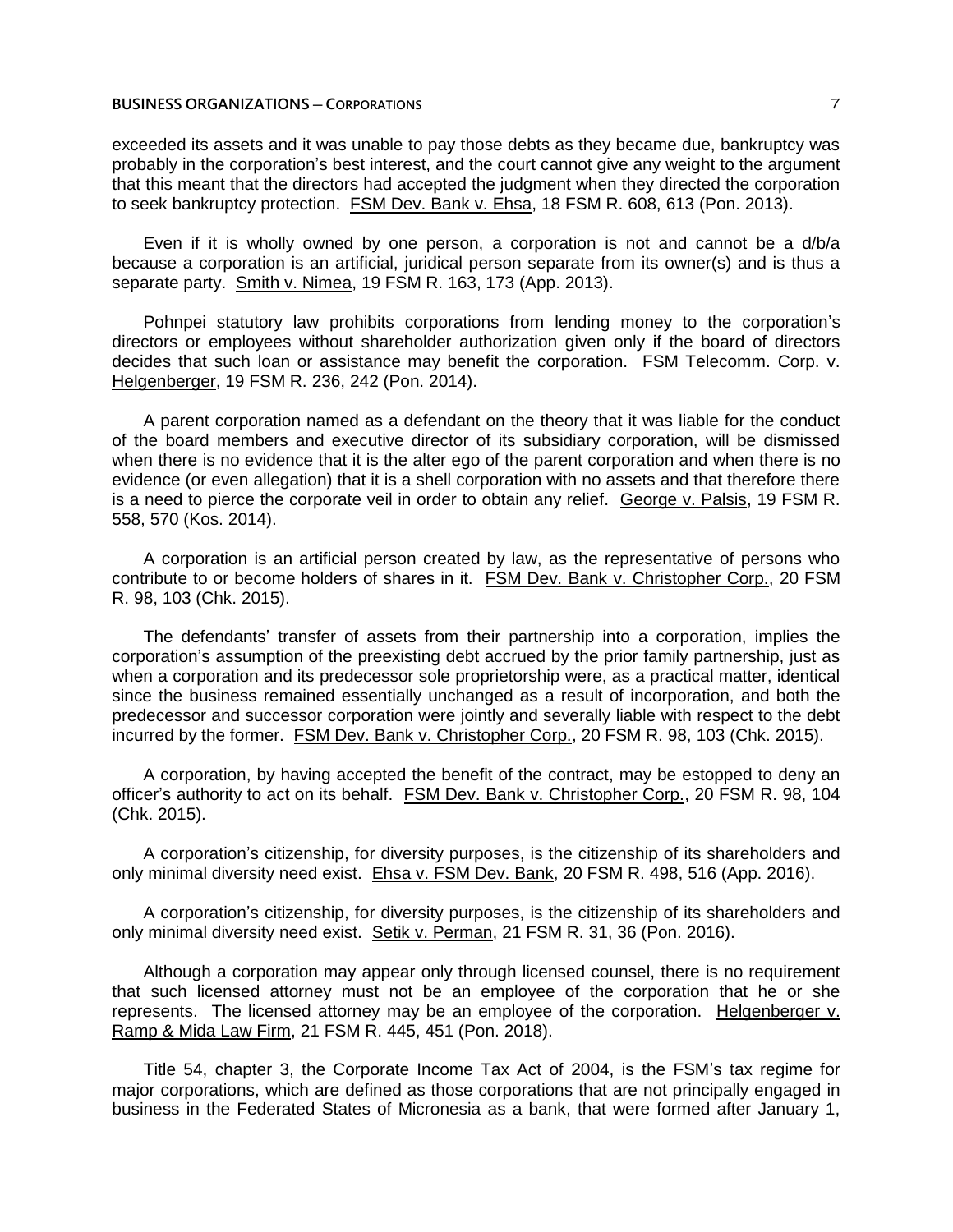# **BUSINESS ORGANIZATIONS ─ CORPORATIONS ─ DISSOLUTION** 8

2005, and whose shareholders' equity or paid in capital is \$1 million or more, or whose control group has a shareholders' equity or paid in capital of \$10 million or more, or that are Title 37 captive insurance companies. These, otherwise foreign, entities incorporate in, and pay income taxes to, the FSM on their world-wide taxable revenue. Chuuk v. FSM, 22 FSM R. 85, 89 (Chk. 2018).

For a number of years after the FSM's creation, and after the end of the Trust Territory government's authority, the national government was the only entity that registered and dissolved corporations until the states gradually developed that ability, and even now, it is still possible to get a corporate charter from the national government. Chuuk v. FSM, 22 FSM R. 85, 94 (Chk. 2018).

The alter ego doctrine treats two entities that are nominally separate as the same when a corporation has acted unjustly or fraudulently, and specific factors that are determinative include substantially identical management, business purpose, operation, equipment, customers, supervision, and ownership. Smith v. Nimea, 22 FSM R. 131, 135 (Pon. 2019).

Generally, a corporation and its shareholders are deemed separate entities and shareholders are not liable to third parties beyond their initial investment in the corporation's stock, but, when the shareholders treat the corporation not as a separate entity but rather as an instrument to conduct their own personal business, the court may pierce the corporate veil for purposes of liability. Smith v. Nimea, 22 FSM R. 131, 135 (Pon. 2019).

A corporation's citizenship, for diversity purposes, is the citizenship of its shareholders. Apostol v. Maniquiz, 22 FSM R. 146, 148 (Chk. 2019).

If a non-profit corporation has no shareholders, its citizenship for diversity purposes should be the citizenship of its members, or, if it has no members, of its incorporators. Apostol v. Maniquiz, 22 FSM R. 146, 148 (Chk. 2019).

An Act of Congress created the FSM Development Bank as a corporate entity. That statute, now FSM Code Title 30, operates as the bank's articles of incorporation, charter, and corporate registration. FSM Dev. Bank v. Salomon, 22 FSM R. 175, 184-85 (Pon. 2019).

─ Corporations ─ Dissolution

Because it is not always against a corporation's interests to dissolve, it is not necessarily true that because a party wants to dissolve a corporation her interests are adverse to the corporation's. Nix v. Etscheit, 10 FSM R. 391, 397 (Pon. 2001).

Under the Pohnpei Business Corporation Act of 1994, courts in a shareholder's action when it is established that the acts of the directors or those in control are illegal, oppressive, or fraudulent; or when the corporate assets are being misapplied or wasted, have the power to issue an injunction, appoint a receiver, or receiver pendente lite, to preserve the corporate assets and carry on the corporation's business until a full hearing can be had. The appointed receiver may then, under the court's supervision, liquidate the corporation's assets and dissolve the corporation. McVey v. Etscheit, 13 FSM R. 473, 475 (Pon. 2005).

Since the Pohnpei Legislature probably never intended that the Pohnpei Business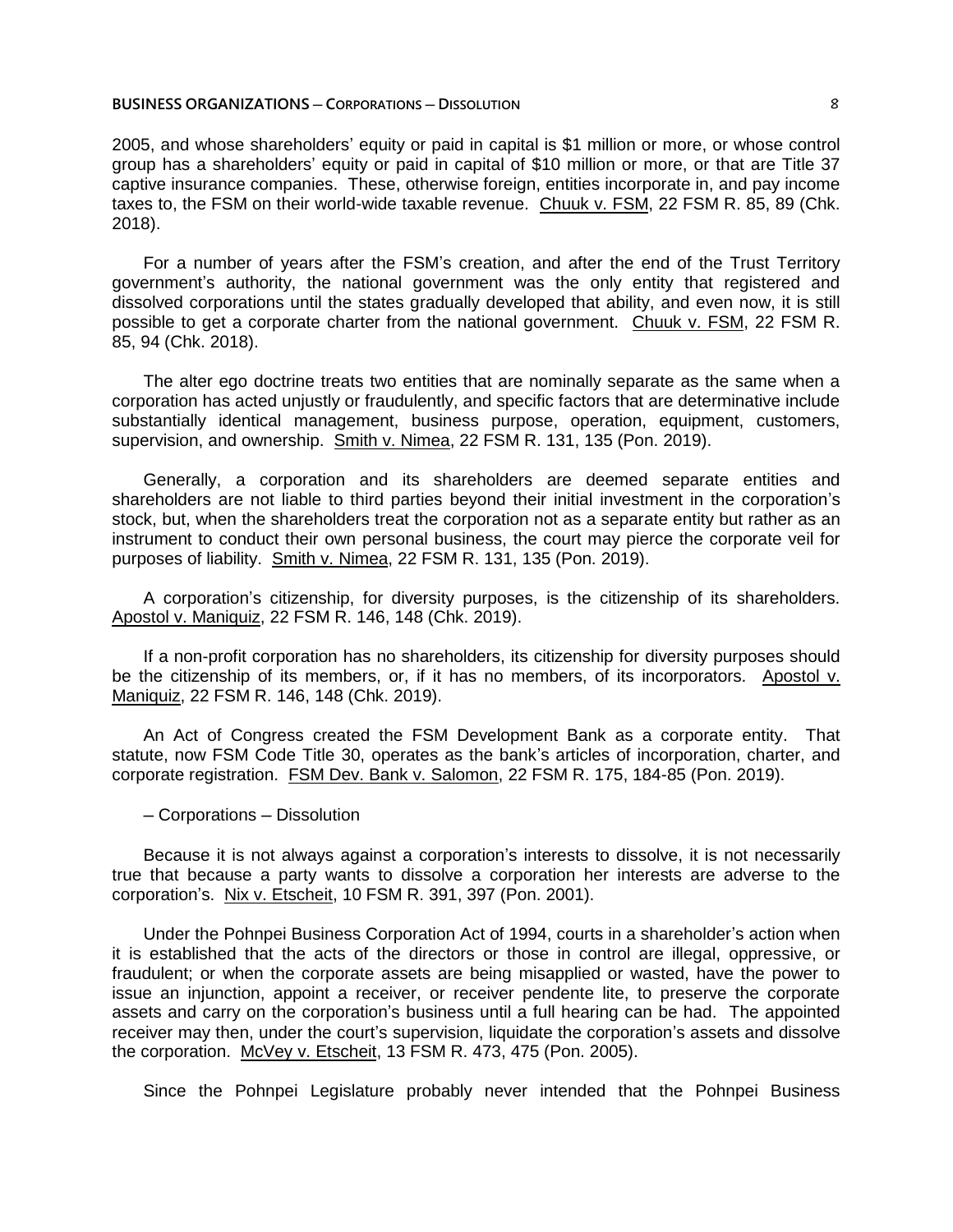### **BUSINESS ORGANIZATIONS ─ CORPORATIONS ─ DISSOLUTION** 9

Corporation Act's involuntary liquidation and dissolution provisions were to be used by a competitor to eliminate its competition, the court must tread warily in such a case. McVey v. Etscheit, 13 FSM R. 473, 476 (Pon. 2005).

A corporation has a perpetual existence until dissolved by the appropriate authority. Carlos Etscheit Soap Co. v. Do It Best Hardware, 14 FSM R. 152, 158 (Pon. 2006).

A corporation is a juridical, or artificial person with a perpetual existence until properly dissolved and as such is sued *in personam*. People of Gilman ex rel. Tamagken v. M/V Easternline I, 17 FSM R. 81, 84 (Yap 2010).

Under Pohnpei state law, the court has the full power to order a corporation's assets and business liquidated if certain statutory conditions have been established in a lawsuit by a shareholder. FSM Telecomm. Corp. v. Helgenberger, 19 FSM R. 236, 241 (Pon. 2014).

Under Pohnpei state law, it is sufficient ground for the court to order a corporation's liquidation if the shareholders are deadlocked in voting power and have failed, for a period which includes at least two consecutive annual meeting dates, to elect successors to directors whose terms have expired or would have expired upon the election of their successors. FSM Telecomm. Corp. v. Helgenberger, 19 FSM R. 236, 241 (Pon. 2014).

It is sufficient ground for the court to order the corporation's liquidation when the two shareholders, each having 50% of the votes, are deadlocked in voting power and when the shareholders have been unable to elect successor directors at a shareholders' meeting for more than two consecutive annual meeting dates since no shareholder meetings have been held for almost ten years because one shareholder has absented itself from any shareholders' meeting, thus depriving the meeting of a quorum. FSM Telecomm. Corp. v. Helgenberger, 19 FSM R. 236, 241 (Pon. 2014).

The protracted inability of the shareholders to obtain a quorum for a shareholders' meeting is, of itself, a hopeless deadlock. FSM Telecomm. Corp. v. Helgenberger, 19 FSM R. 236, 242 (Pon. 2014).

It is sufficient ground for the court to order a corporation's liquidation when the directors are deadlocked in the management of the corporate affairs and the shareholders are unable to break the deadlock, and when irreparable injury to the corporation is being suffered or is threatened by reason of the deadlock. FSM Telecomm. Corp. v. Helgenberger, 19 FSM R. 236, 242 (Pon. 2014).

When each of the two shareholders had two members of the board that supported their shareholder's position on financing expansion and when neither side could agree on the selection of a fifth director or appears to have tried, this was a true deadlock. FSM Telecomm. Corp. v. Helgenberger, 19 FSM R. 236, 242 (Pon. 2014).

When no further board action is possible because no quorum for a board of directors meeting is possible since there are now only two directors; when, under Pohnpei state law, a majority (that is, three) is the quorum needed for a board meeting to conduct business; and when none of the board vacancies can be filled since one shareholder has, by its absence, prevented any shareholders' meetings from being held, the board of directors is unable to conduct business since it cannot obtain a quorum. The shareholder deadlock creates a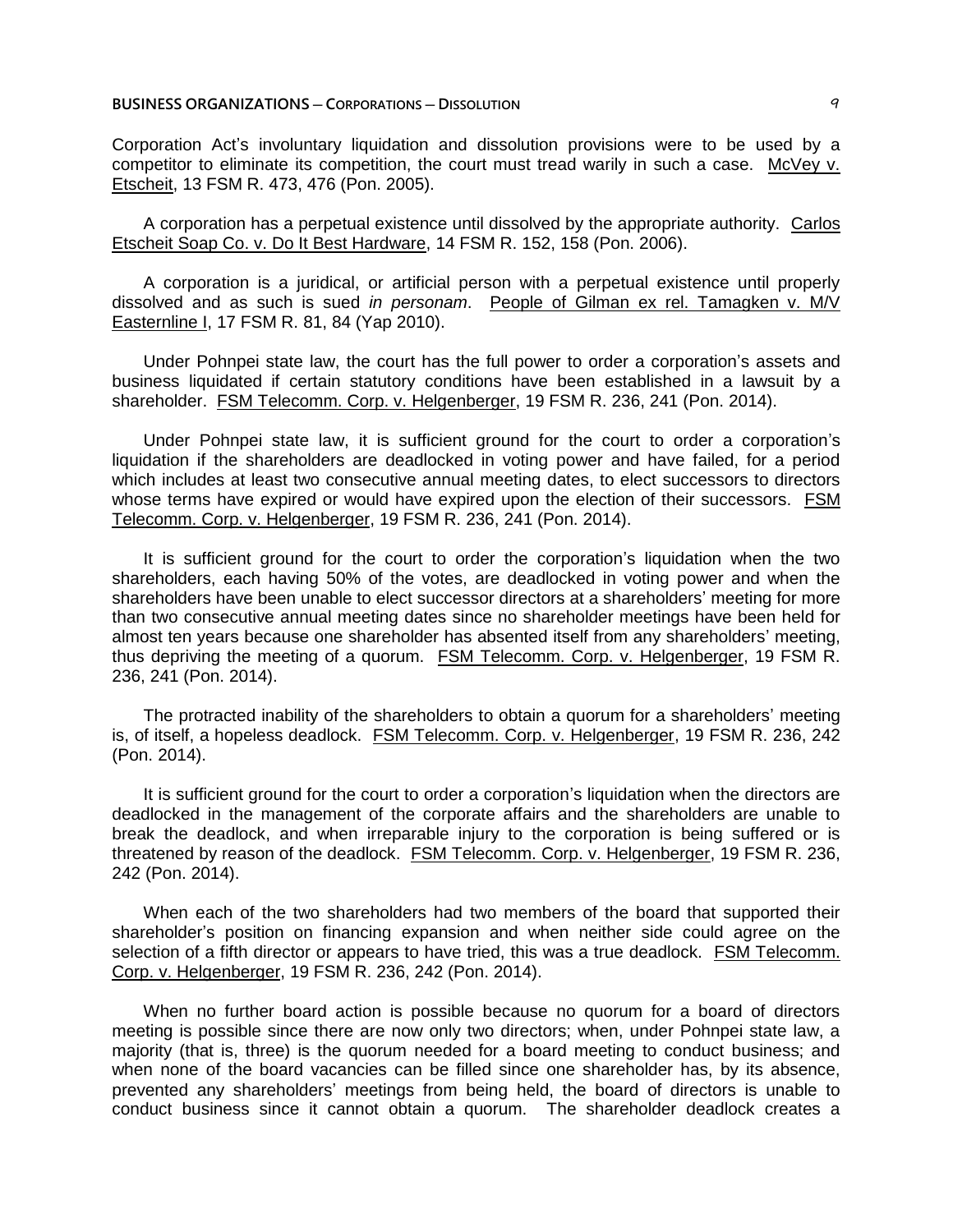### **BUSINESS ORGANIZATIONS ─ CORPORATIONS ─ DISSOLUTION** 10

directors' deadlock - inability to conduct business. FSM Telecomm. Corp. v. Helgenberger, 19 FSM R. 236, 242 (Pon. 2014).

The court can order a corporation's liquidation when the acts of the directors or those in control of the corporation are illegal, oppressive or fraudulent. FSM Telecomm. Corp. v. Helgenberger, 19 FSM R. 236, 242 (Pon. 2014).

For a 50% shareholder to run a corporation as if it were his sole proprietorship is oppressive to the other 50% shareholder, and for the corporation to refuse to cooperate with an accounting firm to facilitate its audit review of the corporation is also oppressive behavior. FSM Telecomm. Corp. v. Helgenberger, 19 FSM R. 236, 242 (Pon. 2014).

A corporation's liquidation may be ordered when the corporate assets are being misapplied or wasted. A corporation's unauthorized \$30,000 non-interest bearing loan to a company, which was and is controlled by a director, was a misapplication or a waste of the corporation's corporate assets, and the corporation's refusal to cooperate with an accounting firm to facilitate its audit review of the corporation leaves the impression that other corporate assets may have been wasted or misapplied. FSM Telecomm. Corp. v. Helgenberger, 19 FSM R. 236, 242 (Pon. 2014).

Under Pohnpei law, a liquidating receiver can be appointed only after a hearing on notice. At the hearing, the court will consider what powers and duties the liquidating receiver should have so that the appointment order can, as required by statute, clearly state what those powers are and the receiver's compensation. A liquidating receiver may be required to post a bond. FSM Telecomm. Corp. v. Helgenberger, 19 FSM R. 236, 243 & n.2 (Pon. 2014).

An audit will be part of any liquidating receiver's duties. FSM Telecomm. Corp. v. Helgenberger, 19 FSM R. 236, 243 (Pon. 2014).

Under Pohnpei law, the court appointing a liquidating receiver for a corporation shall have exclusive jurisdiction of the corporation and its property, wherever situated. FSM Telecomm. Corp. v. Helgenberger, 19 FSM R. 236, 243 (Pon. 2014).

Once the liquidating receiver is appointed, liquidation (sale) of the corporation will proceed thereafter unless the circumstances drastically change and it is established that cause for liquidation no longer exists. FSM Telecomm. Corp. v. Helgenberger, 19 FSM R. 236, 244 (Pon. 2014).

─ Corporations ─ Liability

Although many family-incorporated enterprises commingle family and business affairs, the Pohnpei Supreme Court will not make a family's personal assets available to satisfy a judicially mandated monetary award because there is still limited knowledge of business laws in Pohnpei. Koike v. Ponape Rock Products, Inc., 3 FSM R. 57, 70 (Pon. S. Ct. Tr. 1986).

The C.P.A. regulations mandate that corporate directors and incorporators will be held liable for the corporation's debts if the corporation engages in business without meeting the minimum capital requirements. Mid-Pac Constr. Co. v. Senda, 4 FSM R. 376, 385 (Pon. 1990).

The estoppel doctrine, which is applied when justice demands intervention on behalf of a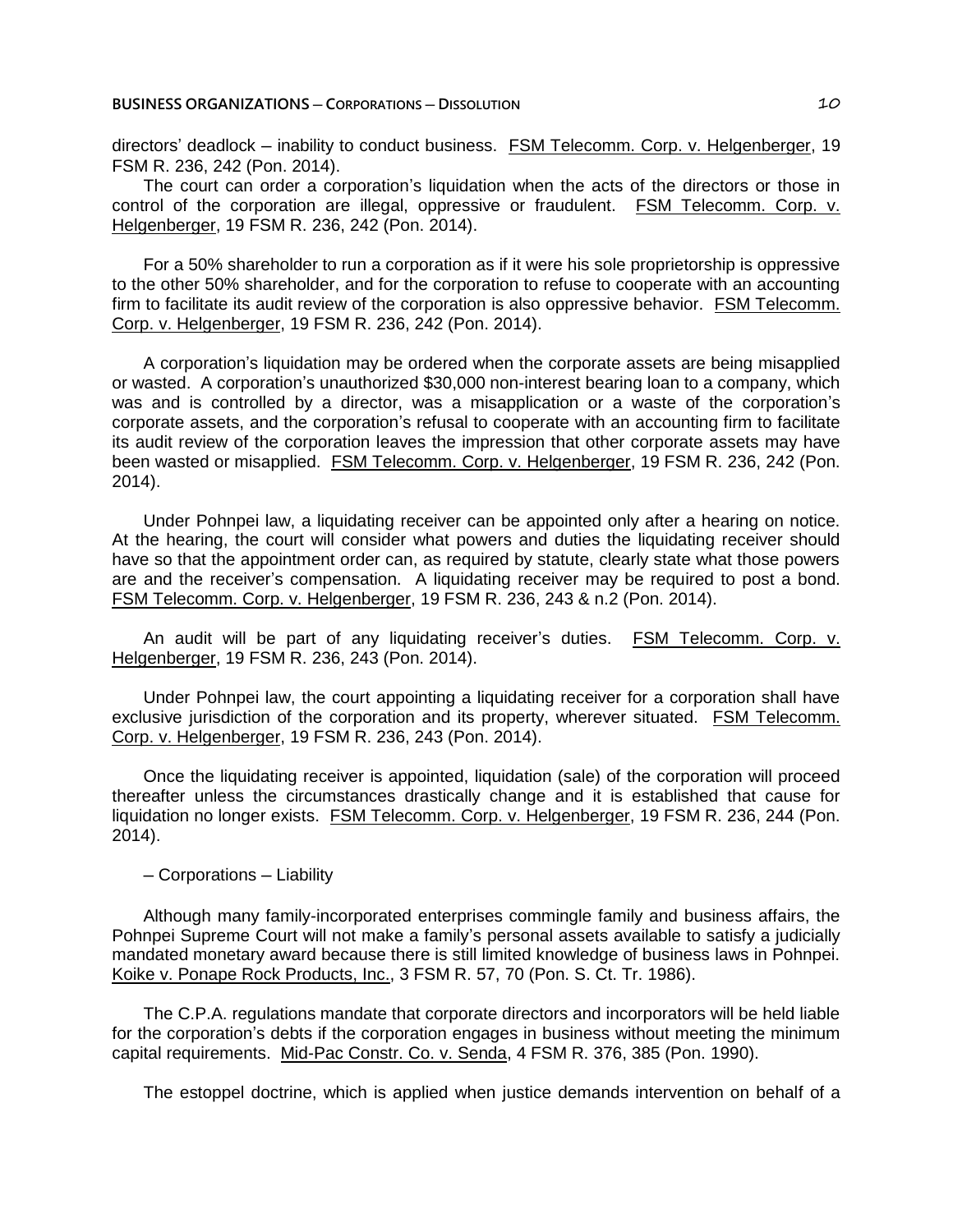# **BUSINESS ORGANIZATIONS ─ CORPORATIONS ─ LIABILITY** 11

person misled by the conduct of the person estopped, is not available as a defense to a board member of a corporation where the board member knowingly misled regulatory officials and creditors of the corporation. Mid-Pac Constr. Co. v. Senda, 4 FSM R. 376, 385 (Pon. 1990).

Any incorporator or director is liable for violations of the regulations governing incorporation unless he can prove an affirmative defense. Mid-Pacific Constr. Co. v. Semes, 7 FSM R. 522, 526 (Pon. 1996).

The de facto corporation defense is insufficient as a matter of law when a company has received its corporate charter. Mid-Pacific Constr. Co. v. Semes, 7 FSM R. 522, 527 (Pon. 1996).

Because a corporate principal may be held criminally liable for its agent's conduct when the agent acts within the scope of its authority for the principal's benefit, a foreign fishing agreement party may be held criminally liable for the conduct of its authorized vessel. FSM v. Ting Hong Oceanic Enterprises, 8 FSM R. 166, 176 (Pon. 1997).

An authorized vessel's master's knowledge is attributable to its foreign fishing agreement party because knowledge held by an agent or employee of a corporation may be attributed to its principal. FSM v. Ting Hong Oceanic Enterprises, 8 FSM R. 166, 180 (Pon. 1997).

If a board of directors, upon learning of an officer's unauthorized transaction, does not promptly attempt to rescind or revoke the action previously taken by the officer, the corporation is bound on the transaction on a theory of ratification. Asher v. Kosrae, 8 FSM R. 443, 452 (Kos. S. Ct. Tr. 1998).

An officer's authority to contract for a corporation may be actual or apparent, and may result from the officer's conduct and the acquiescence thereto by the directors. The corporation may be estopped to deny the officer's authority by having accepted the benefit of the contract. Generally, an officer's authority to act for his corporation with reference to contracts is a question of fact to be determined by the trier of fact. Asher v. Kosrae, 8 FSM R. 443, 452 (Kos. S. Ct. Tr. 1998).

A corporation's directors may ratify any unauthorized act or contract. A corporation's ratification need not be manifested by any vote or formal resolution of the board of directors. An implied ratification can arise if the corporate principal, with full knowledge and recognition of the material facts, exhibits conduct demonstrating an adoption and recognition of the contract as binding, such as acting in the contract's furtherance. It is well established that if a corporation, with knowledge of its officer's unauthorized contract and the material facts concerning it, receives and retains the benefits resulting from the transaction, it thereby ratifies the transaction. A corporation may not accept a transaction's benefit and at the same time attempt to escape its consequences on the ground that the transaction was not authorized. Asher v. Kosrae, 8 FSM R. 443, 452-53 (Kos. S. Ct. Tr. 1998).

When the board of directors did not act promptly to rescind or revoke the agreement made by its general manager; when all its subsequent actions have been consistent with the agreement's terms; when it had knowledge of the unauthorized contract and of the material facts concerning it; when it received, retained, and continues to receive and retain the benefits resulting from the transaction; it is clear that the board of directors has ratified the agreement. The corporation may not accept the agreement's benefits and at the same time escape its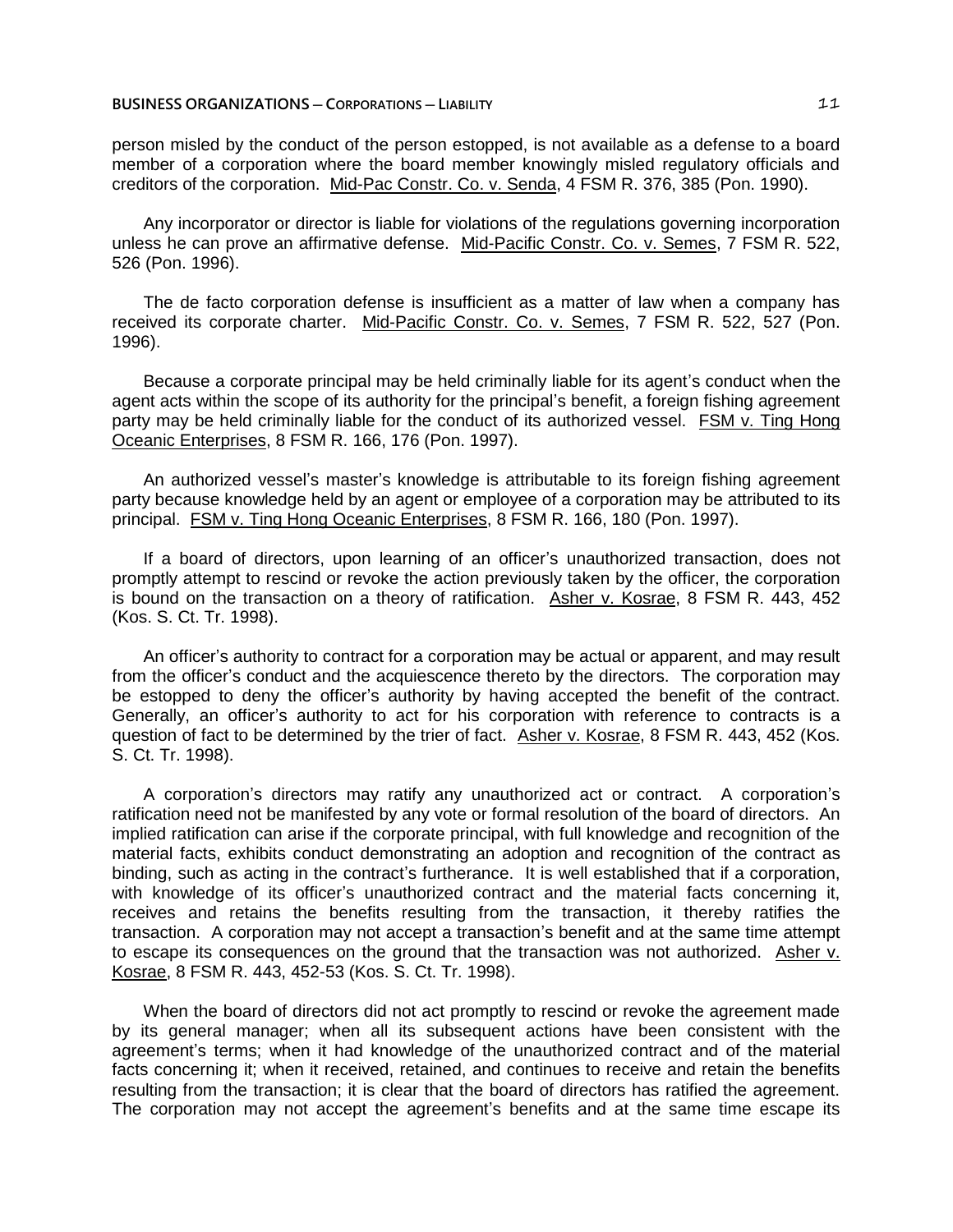#### **BUSINESS ORGANIZATIONS ─ CORPORATIONS ─ LIABILITY** 12

liabilities. Asher v. Kosrae, 8 FSM R. 443, 453 (Kos. S. Ct. Tr. 1998).

Under ordinary circumstances, a parent corporation will not be held liable for the obligations of its subsidiary. Senda v. Semes, 8 FSM R. 484, 505 (Pon. 1998).

The mere fact of a loan to a subsidiary is not sufficient to confer liability for the loan on the parent. Senda v. Semes, 8 FSM R. 484, 506 (Pon. 1998).

A party jointly and severally liable for a corporation's debts is not liable for contribution for a subsidiary's debt paid by a guarantor when the corporation was not a coguarantor of the subsidiary's loan. Senda v. Semes, 8 FSM R. 484, 506 (Pon. 1998).

The *alter ego* doctrine treats two entities that are nominally separate as the same where one corporation has acted unjustly or fraudulently. Specific factors which are determinative on this point include substantially identical management, business purpose, operation, equipment, customers, supervision, and ownership. Adams v. Island Homes Constr., Inc., 10 FSM R. 611, 614 (Pon. 2002).

Even if a corporate official did not have the authority to execute a lease, his execution of the lease was ratified by the corporation's long acceptance of the lease's benefits. Marcus v. Truk Trading Corp., 11 FSM R. 152, 158 (Chk. 2002).

An entity, such as a corporation, which must act through agents or representatives, can, by its conduct, ratify an unauthorized agreement. A lineage or a clan is a similar entity in that it is recognized by courts in Chuuk as a personable entity  $-$  a entity capable of suing and being sued and of entering into contracts. This parallels and recognizes the clan's or lineage's position under custom and tradition in which the clan or lineage is an entity capable of owning, acquiring, and alienating land. Marcus v. Truk Trading Corp., 11 FSM R. 152, 160 (Chk. 2002).

When a corporate resolution agreed to guarantee another corporation's loan and that guaranty included any and all of the borrower's indebtedness to the lender and was used in the most comprehensive sense and means and included any and all of the borrower's liabilities then existing or thereafter incurred or created, the guaranty was sufficiently broad to include any restructuring of the loan even if the restructuring was considered a debt thereafter incurred or created, and thus, no later corporate resolution was needed for the guaranty to cover the restructuring. Bank of the FSM v. Truk Trading Co., 16 FSM R. 281, 287 (Chk. 2009).

The *alter ego* doctrine treats two entities that are nominally separate as the same when one corporation has acted unjustly or fraudulently. Specific factors which are determinative on this point include substantially identical management, business purpose, operation, equipment, customers, supervision, and ownership. People of Eauripik ex rel. Sarongelfeg v. F/V Teraka No. 168, 18 FSM R. 297, 300-01 (Yap 2012).

When one reasonable inference is that Yuh Yow Fishery is the alter ego of the corporation that owns the vessel thus establishing a genuine issue of fact, the court cannot grant Yuh Yow Fishery=s summary judgment motion that it is not liable for damages that may flow from a vessel=s grounding since summary judgment is not available when the facts lead to differing reasonable inferences. People of Eauripik ex rel. Sarongelfeg v. F/V Teraka No. 168, 18 FSM R. 297, 301 (Yap 2012).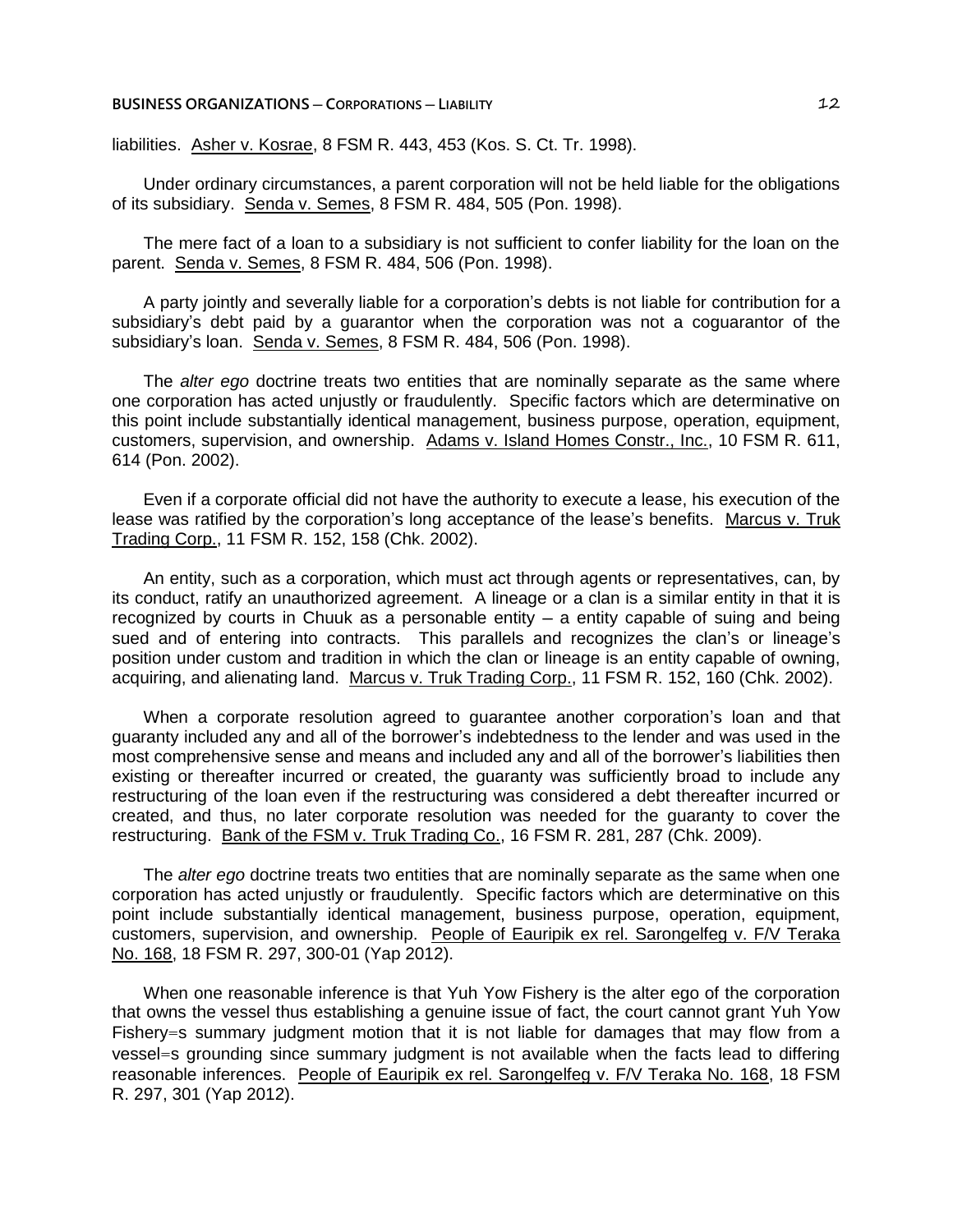The alter ego doctrine treats two entities that are nominally separate as the same when one corporation has acted unjustly or fraudulently and specific factors which are determinative on this point include substantially identical management, business purpose, operation, equipment, customers, supervision, and ownership. Smith v. Nimea, 19 FSM R. 163, 174 (App. 2013).

When no clear answer to the alter ego question can be determined from the record before the appellate court, it will remand the matter to the trial court for it to determine whether the trial court judgment is against the individual defendant and the corporate defendant, jointly and severally, or just against the corporate defendant and why. Then, if the trial court decides that the judgment was or should now be entered only against the corporation, the plaintiff must be given the opportunity to try to pierce the corporate veil, especially if the corporation is an empty shell, and proceed against the individual personally as the corporation's alter ego. Smith v. Nimea, 19 FSM R. 163, 174 (App. 2013).

A corporation is an artificial, juridical person separate from its owners and is thus a separate party. Thus, when a corporation enters into a contract under its name, and the contract is executed for the corporation "by" an individual, that individual, members of the corporate board, and employees of the corporation are not liable for any breach, absent unjust or fraudulent behavior. Hartman v. Henry, 22 FSM R. 292, 296 (Pon. 2019).

─ Corporations ─ Stock and Stockholders

Par value and stated value of stock are arbitrarily chosen figures which often bear no relationship to the price paid. These figures may be considerably less than the actual value of the stock and have little significance to creditors or others seeking to determine the financial strength of a corporation in the FSM. FSM v. Ponape Builders Constr. Inc., 2 FSM R. 48, 51 (Pon. 1985).

In the Federated States of Micronesia, distribution of dividends in cash or in property may be made only from earned surplus. FSM v. Ponape Builders Constr. Inc., 2 FSM R. 48, 52 (Pon. 1985).

The \$1,000 original capital requirement specified in part 2.7 of the Corporations, Partnerships and Associations Regulations as a condition for engaging in business is met by bona fide, irrevocable transfers of cash or property, giving the corporation capital, as contrasted to earned surplus, with a net value of not less than \$1,000, so long as there is issued and outstanding authorized capital stock representing ownership of the corporation. FSM v. Ponape Builders Constr. Inc., 2 FSM R. 48, 52 (Pon. 1985).

The fact that stock issued by a corporation and formerly owned by a judgment debtor has been sold to a third party at a judicial sale of the debtor's assets does not make the corporation a party to the litigation concerning distribution of the assets of the insolvent debtor for purposes of determining whether the shares were validly issued and outstanding shares of the corporation. Sets v. Island Hardware, 3 FSM R. 365, 368 (Pon. 1988).

In the absence of any law or regulation in the Federated States of Micronesia which provides a specific limitation on actions to collect unpaid stock subscriptions, the applicable period is six years. Creditors of Mid-Pac Constr. Co. v. Senda, 4 FSM R. 157, 159 (Pon. 1989).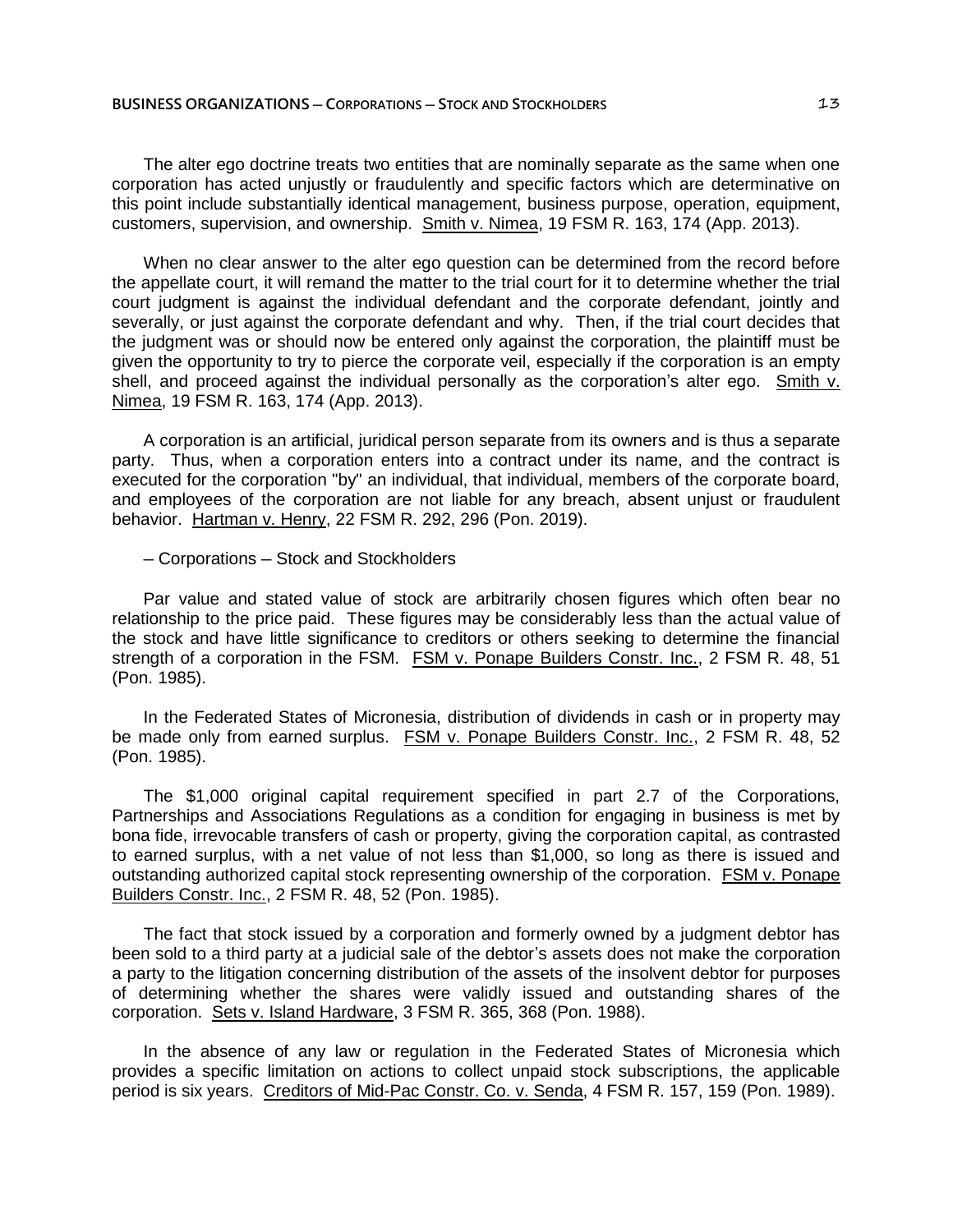Where the rights of a corporation have been assigned to its creditors in previous litigation, the creditors' rights as against the shareholders or subscribers of stock in the corporation are derived from the rights of the corporation itself, and the creditors will be able to enforce the shareholders' liability only to the extent that the corporation could have enforced it before the assignation. Creditors of Mid-Pac Constr. Co. v. Senda, 4 FSM R. 157, 159 (Pon. 1989).

In an action to enforce an unpaid stock subscription, the statute of limitations begins to run against the creditors when it runs against the corporation. Creditors of Mid-Pac Constr. Co. v. Senda, 4 FSM R. 157, 159 (Pon. 1989).

When a stock subscription specifies the date of payment, including payment in installments at specified times, the corporation has no cause of action until the date specified and at that time the statute of limitations begins to run. Creditors of Mid-Pac Constr. Co. v. Senda, 4 FSM R. 157, 159 (Pon. 1989).

Stock subscriptions which are silent as to the date and terms of payment do not become due until a call has been issued by the corporation or, if the corporation becomes insolvent without ever issuing such a call, then the cause of action to collect unpaid subscriptions accrues when the creditors, by authority of the court, first demand payment. Creditors of Mid-Pac Constr. Co. v. Senda, 4 FSM R. 157, 161 (Pon. 1989).

The determination of whether stockholders and directors should be protected at the expense of the general public and the employees of the corporation is a policy choice of the kind that legislatures are better equipped than courts to make. Mid-Pac Constr. Co. v. Senda, 4 FSM R. 376, 385 (Pon. 1990).

The real party in interest in a civil action is the party who possesses the substantive right to be enforced. The mere fact that a shareholder may substantially benefit from a monetary recovery by a corporation does not make the shareholder a real party in interest entitled to seek monetary recovery in a civil action. A claim of such a shareholder will be dismissed. Kyowa Shipping Co. v. Wade, 7 FSM R. 93, 96-97 (Pon. 1995).

A case that is not a suit by the corporations' shareholders or members to compel the corporations' directors to perform their legal obligations in the supervision of the organization is not a derivative action. Nix v. Etscheit, 10 FSM R. 391, 398 (Pon. 2001).

A shareholder's derivative action is one to enforce a corporation's right when the corporation has failed to enforce a right which it may properly assert. Mori v. Hasiguchi, 17 FSM R. 630, 638 (Chk. 2011).

A stockholder, instituting a stockholder's derivative suit, must plead and prove that a request to institute action was made on the corporation and refused, or that there was matter or matters which excused the making of the request, but when a stockholder sues in his own individual right, no demand upon the corporation itself is necessary. Mori v. Hasiguchi, 17 FSM R. 630, 639 (Chk. 2011).

The purpose of requiring that the complaining shareholder demand action from the board of directors before bringing suit under Rule 23.1 is related to the concept that a shareholder derivative suit is a device to be used only when it is clear that the corporation will not act to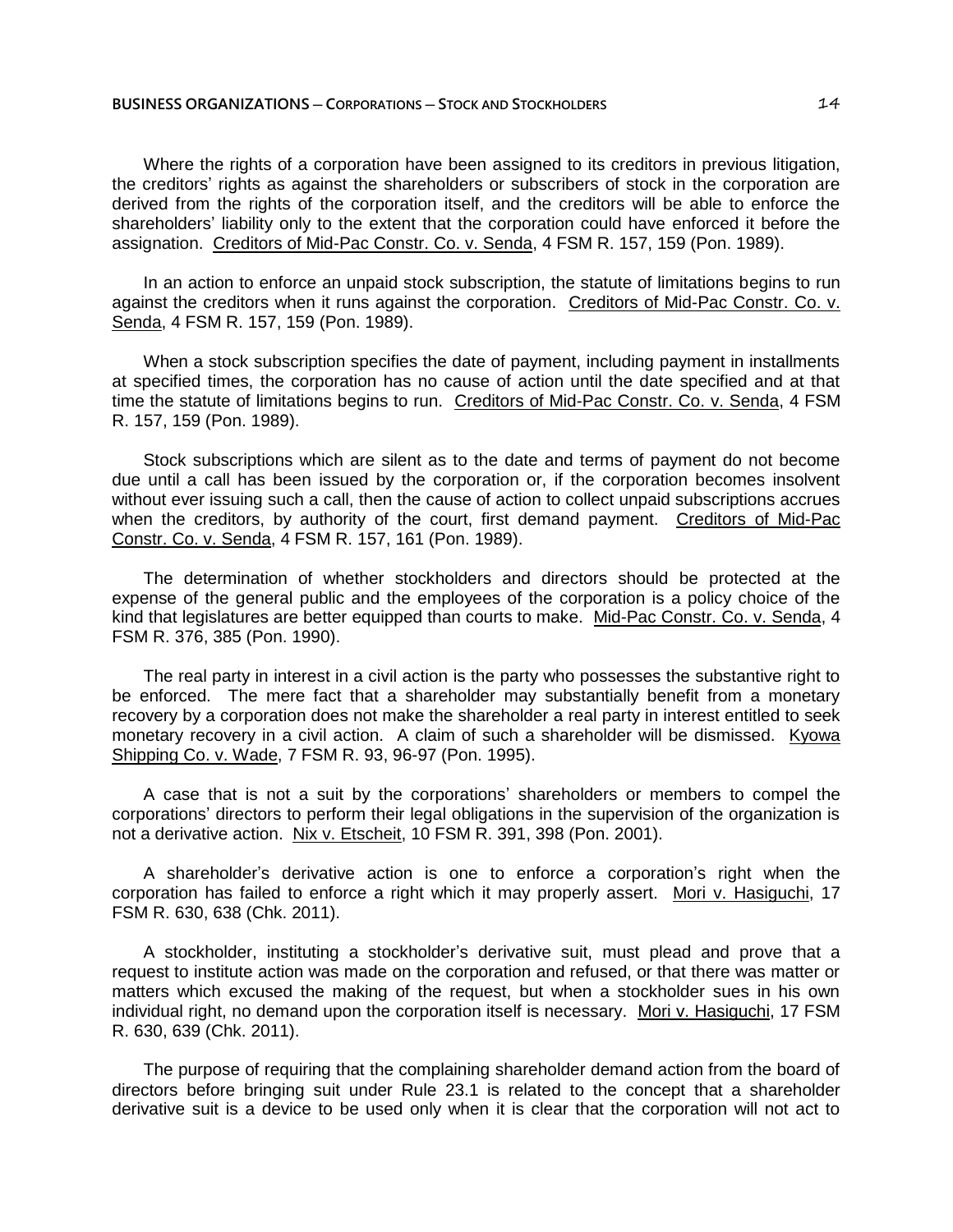#### **BUSINESS ORGANIZATIONS** — **JOINT ENTERPRISES** 15

redress the alleged injury to itself. Mori v. Hasiguchi, 17 FSM R. 630, 640 (Chk. 2011).

The Rule 23.1 requirement that stockholders first address their grievance to corporate authority serves numerous practical purposes, such as forcing shareholders to exhaust their intracorporate remedies; permitting the corporation to pursue alternative remedies; permitting the termination of meritless actions designed to vex or harass the corporation; permitting the corporation, with superior knowledge and financial resources, to assume control of the suit; and avoiding unnecessary judicial involvement in the organization's internal affairs. Mori v. Hasiguchi, 17 FSM R. 630, 640 (Chk. 2011).

It is sufficient ground for the court to order the corporation's liquidation when the two shareholders, each having 50% of the votes, are deadlocked in voting power and when the shareholders have been unable to elect successor directors at a shareholders' meeting for more than two consecutive annual meeting dates since no shareholder meetings have been held for almost ten years because one shareholder has absented itself from any shareholders' meeting, thus depriving the meeting of a quorum. FSM Telecomm. Corp. v. Helgenberger, 19 FSM R. 236, 241 (Pon. 2014).

Pohnpei state law requires that corporations conduct annual shareholders' meetings and provides that a majority of the shares entitled to vote, represented in person or by proxy constitute a quorum at a shareholders' meeting. FSM Telecomm. Corp. v. Helgenberger, 19 FSM R. 236, 241 (Pon. 2014).

When no further board action is possible because no quorum for a board of directors meeting is possible since there are now only two directors; when, under Pohnpei state law, a majority (that is, three) is the quorum needed for a board meeting to conduct business; and when none of the board vacancies can be filled since one shareholder has, by its absence, prevented any shareholders' meetings from being held, the board of directors is unable to conduct business since it cannot obtain a quorum. The shareholder deadlock creates a directors' deadlock — inability to conduct business. FSM Telecomm. Corp. v. Helgenberger, 19 FSM R. 236, 242 (Pon. 2014).

Pohnpei statutory law prohibits corporations from lending money to the corporation's directors or employees without shareholder authorization given only if the board of directors decides that such loan or assistance may benefit the corporation. FSM Telecomm. Corp. v. Helgenberger, 19 FSM R. 236, 242 (Pon. 2014).

Only a corporation's board of directors has the power to either declare and pay a dividend or pay a capital distribution, and then only if certain circumstances exist. An audit may need to be conducted to determine if those conditions exist. FSM Telecomm. Corp. v. Helgenberger, 19 FSM R. 236, 243 (Pon. 2014).

Since it is the government's intent that the FSM Development Bank have and retain the legal capacity to acquire, own title to, dispose of, and otherwise deal in FSM land and waters, no stock in the Bank may be owned by any person or entity whose partial ownership of the Bank would cause the Bank to lose such capacity under applicable law, and any transfer of Bank stock to such a person or entity will be null, void, and of no effect. FSM Dev. Bank v. Lighor, 22 FSM R. 321, 330 (Pon. 2019).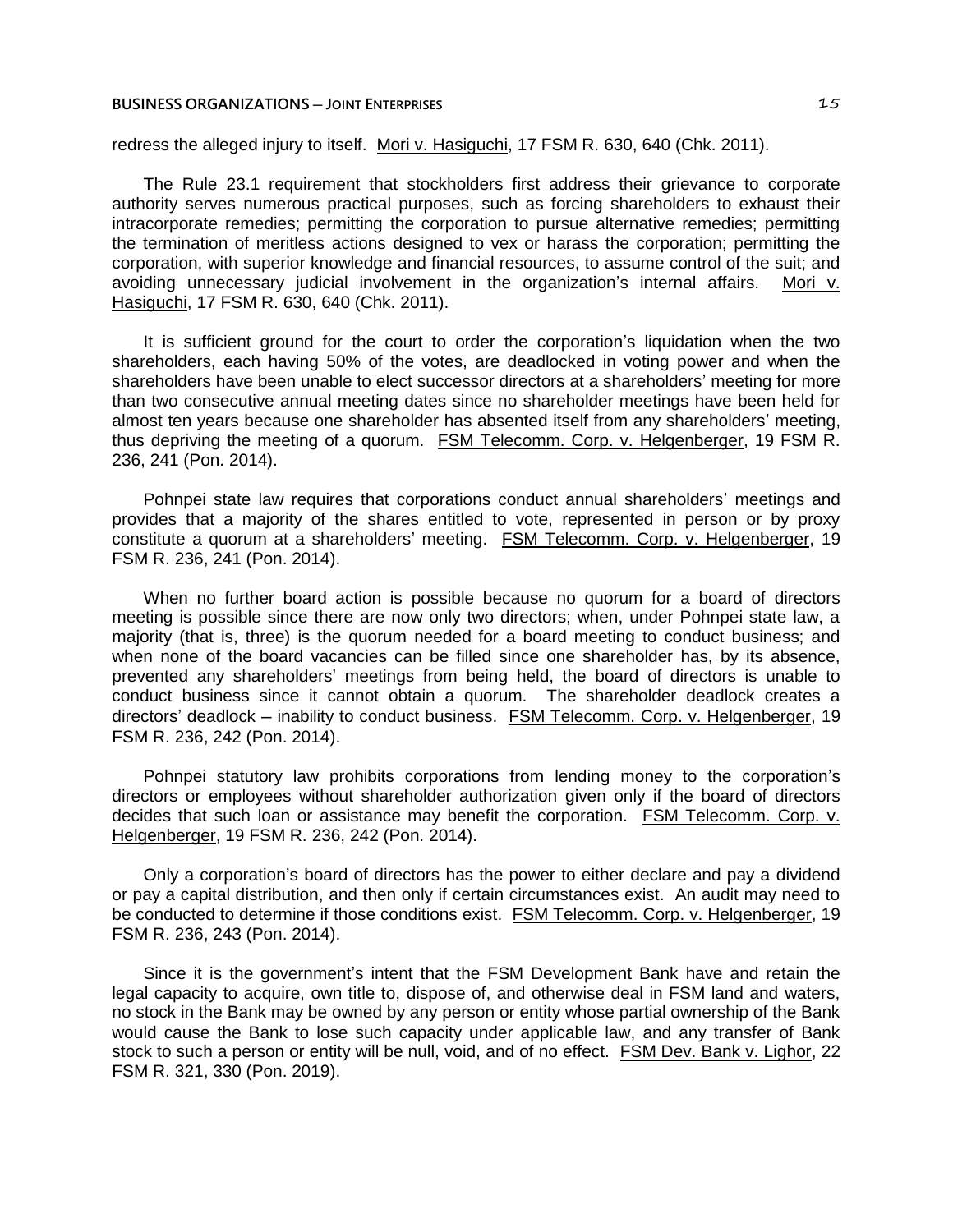#### **BUSINESS ORGANIZATIONS** — **JOINT ENTERPRISES CONTENT ASSAULT ASSAULT ASSAULT ASSAULT ASSAULT ASSAULT ASSAULT ASSAULT ASSAULT ASSAULT ASSAULT ASSAULT ASSAULT ASSAULT ASSAULT ASSAULT ASSAULT ASSAULT ASSAULT ASSAULT ASSAUL**

─ Joint Enterprises

An affidavit unsupported by factual detail is not sufficient to cast doubt on the proposition that a project manager of a joint venture, who is in charge of all activities of a corporate member of the joint venture within a state, is a managing or general agent of that corporation. Luda v. Maeda Road Constr. Co., 2 FSM R. 107, 110 (Pon. 1985).

A project that has a number of acts or objectives for a limited period of time and is entered into by associates under such circumstances that all have an equal voice in directing the conduct of the enterprise, is a joint enterprise. Koike v. Ponape Rock Products, Inc., 3 FSM R. 57, 65 (Pon. S. Ct. Tr. 1986).

The Pohnpei Supreme Court will apply an English principle to the situation of a joint enterprise such that when parties to a joint enterprise, or their agents, perform work on another man's property and cause damage to the other man or his property through failure to exercise due care, then they are liable. Koike v. Ponape Rock Products, Inc., 3 FSM R. 57, 67 (Pon. S. Ct. Tr. 1986).

A joint venture, without the powers to sue or be sued in the name of the association and without limited liability of the individual members of the association, is not a citizen of Truk State for diversity purposes even though its principal place of business is in Truk State. International Trading Corp. v. Hitec Corp., 4 FSM R. 1, 2 (Truk 1989).

A joint venture is defined as a legal entity in the nature of a partnership engaged in the joint undertaking of a particular transaction for mutual profit. Island Dev. Co. v. Yap, 9 FSM R. 220, 223 (Yap 1999).

There is no statutory or decisional authority in the FSM which would permit a joint venture to be considered a citizen of the state where its principal place of business is located. Island Dev. Co. v. Yap, 9 FSM R. 220, 223 (Yap 1999).

Partnerships take various forms. A joint venture is a legal entity in the nature of a partnership engaged in the joint undertaking of a particular transaction for profit. In re Estate of Setik, 12 FSM R. 423, 429 (Chk. S. Ct. Tr. 2004).

─ Partnerships

A joint venture is defined as a legal entity in the nature of a partnership engaged in the joint undertaking of a particular transaction for mutual profit. Island Dev. Co. v. Yap, 9 FSM R. 220, 223 (Yap 1999).

A general partnership is a foreign citizen for diversity purposes when any ownership interest is held by a foreign citizen. Island Dev. Co. v. Yap, 9 FSM R. 220, 223-24 (Yap 1999).

The principal duty of an attorney appointed as general counsel for a partnership is to the partnership itself, not to the general or limited partners as individuals. In re Nomun Weito Interim Election, 11 FSM R. 458, 460 (Chk. S. Ct. App. 2003).

That a business venture is a partnership of some form, rather than a corporation, is indicated when there is no evidence which would imply or prove the creation of a corporate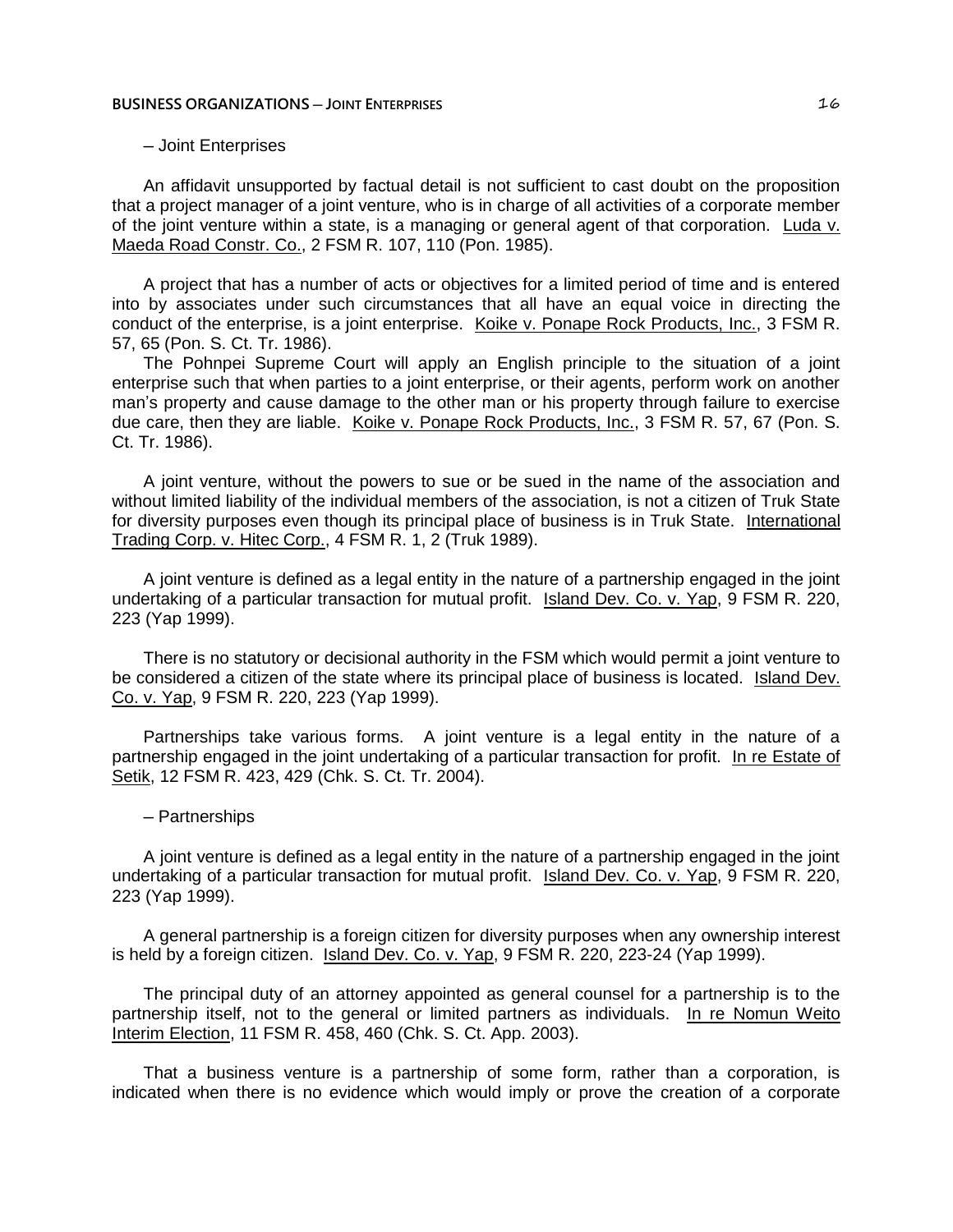#### **BUSINESS ORGANIZATIONS ─ PARTNERSHIPS** 17

entity – no evidence of a board of directors, of registration with a government as a corporation, of officers, or by-laws which — would indicate a corporate existence. In re Estate of Setik, 12 FSM R. 423, 429 (Chk. S. Ct. Tr. 2004).

Partnerships take various forms. A joint venture is a legal entity in the nature of a partnership engaged in the joint undertaking of a particular transaction for profit. In re Estate of Setik, 12 FSM R. 423, 429 (Chk. S. Ct. Tr. 2004).

A partnership is an association of two or more persons to carry on as co-owners a business for profit. In re Estate of Setik, 12 FSM R. 423, 429 (Chk. S. Ct. Tr. 2004).

Partners are those persons who contribute either property or money to carry on a joint business for their common benefit, and who own and share its profits in certain proportions. In re Estate of Setik, 12 FSM R. 423, 429 (Chk. S. Ct. Tr. 2004).

A limited partnership is a legal fiction usually created by statute. Thus in a business arrangement based upon an oral agreement, the business is a general partnership. In re Estate of Setik, 12 FSM R. 423, 430 (Chk. S. Ct. Tr. 2004).

A partnership created by oral agreement is considered a "partnership at will," with no definite term, which may be terminated at any time by the express will of any one partner. In re Estate of Setik, 12 FSM R. 423, 430 n.16 (Chk. S. Ct. Tr. 2004).

Designating one general partner as the managing partner does not destroy the unity of interest necessary for the creation of a partnership. In re Estate of Setik, 12 FSM R. 423, 430 (Chk. S. Ct. Tr. 2004).

Once it is established that a partnership exists, there is a presumption that the partnership continues until the contrary is shown, or until it is dissolved and its affairs are wound up, or until knowledge of its termination comes to persons dealing with the partnership. In re Estate of Setik, 12 FSM R. 423, 430 (Chk. S. Ct. Tr. 2004).

When the primary force behind the growth of a business over the years was the decedent, and that another's role was as a passive investor, it is reasonable to conclude that the decedent's share of the partnership exceeded his paid in capital share and included a significant interest arising out of his creation of and his services to the partnership. Thus, to the extent that the decedent's interest included substantial services to the partnership, it is not unreasonable to conclude that the other had a partnership interest significantly less than the actual share of his financial contribution. In re Estate of Setik, 12 FSM R. 423, 430 (Chk. S. Ct. Tr. 2004).

An unincorporated business entity owned by two persons is a partnership. FSM v. Kansou, 12 FSM R. 637, 643 (Chk. 2004).

Under the right against self-incrimination, neither a partnership nor the individual partners are shielded from compelled production of partnership records on self-incrimination grounds. FSM v. Kansou, 12 FSM R. 637, 643 (Chk. 2004).

The defendants' transfer of assets from their partnership into a corporation, implies the corporation's assumption of the preexisting debt accrued by the prior family partnership, just as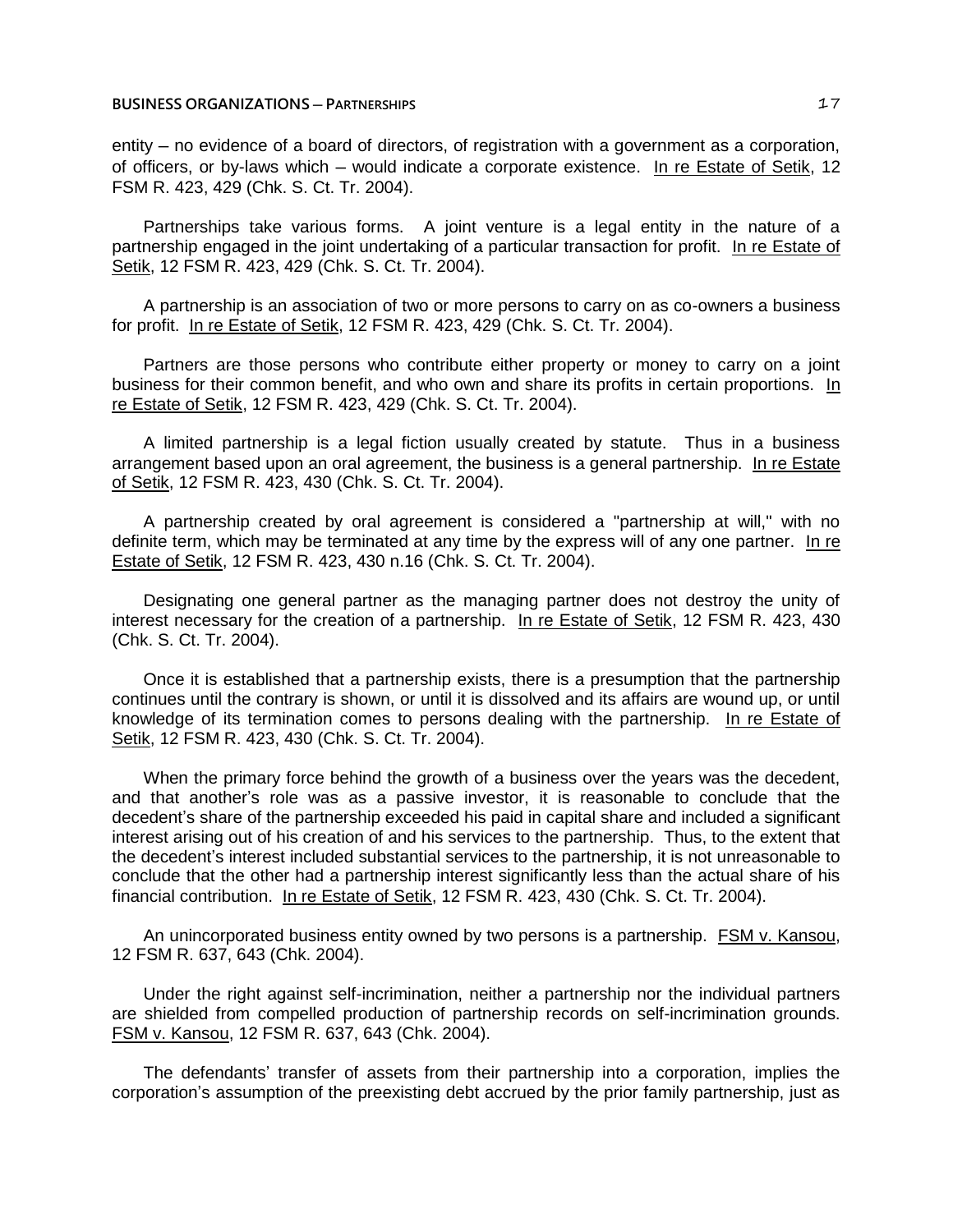# **BUSINESS ORGANIZATIONS ─ SOLE PROPRIETORSHIPS** 18

when a corporation and its predecessor sole proprietorship were, as a practical matter, identical since the business remained essentially unchanged as a result of incorporation, and both the predecessor and successor corporation were jointly and severally liable with respect to the debt incurred by the former. FSM Dev. Bank v. Christopher Corp., 20 FSM R. 98, 103 (Chk. 2015).

If a party is an unincorporated association, then its citizenship is the citizenship of the association's individual members. Apostol v. Maniquiz, 22 FSM R. 146, 148 (Chk. 2019).

# ─ Sole Proprietorships

A sole proprietorship differs from a corporation. It does not have the advantages of a corporation, such as a corporation's separate capacity to hold property, to contract, to sue and be sued, and to act as a distinct legal entity. A sole proprietor does not have the protection of the corporate veil by which the corporation's owners, the shareholders, are exempt from liability for the corporation's acts. A sole proprietorship has no legal existence separate from that of its owner. Its acts and liabilities are those of its owner. Its owner's acts and liabilities are those of the sole proprietorship. FSM v. Webster George & Co., 7 FSM R. 437, 441 (Kos. 1996).

A sole proprietorship cannot be charged as a principal if there are no acts or omissions committed by its owner, but it can be found culpable as an accessory if it is specifically charged with vicarious liability for the acts of another. FSM v. Webster George & Co., 7 FSM R. 437, 441 (Kos. 1996).

When a person is liable for a business' debts because he is the sole proprietor of a business, the sale of the business to another who has agreed to assume the business' liabilities will not relieve him of liability if the creditor has not agreed to the assignment. FSM Dev. Bank v. Mudong, 10 FSM R. 67, 74 (Pon. 2001).